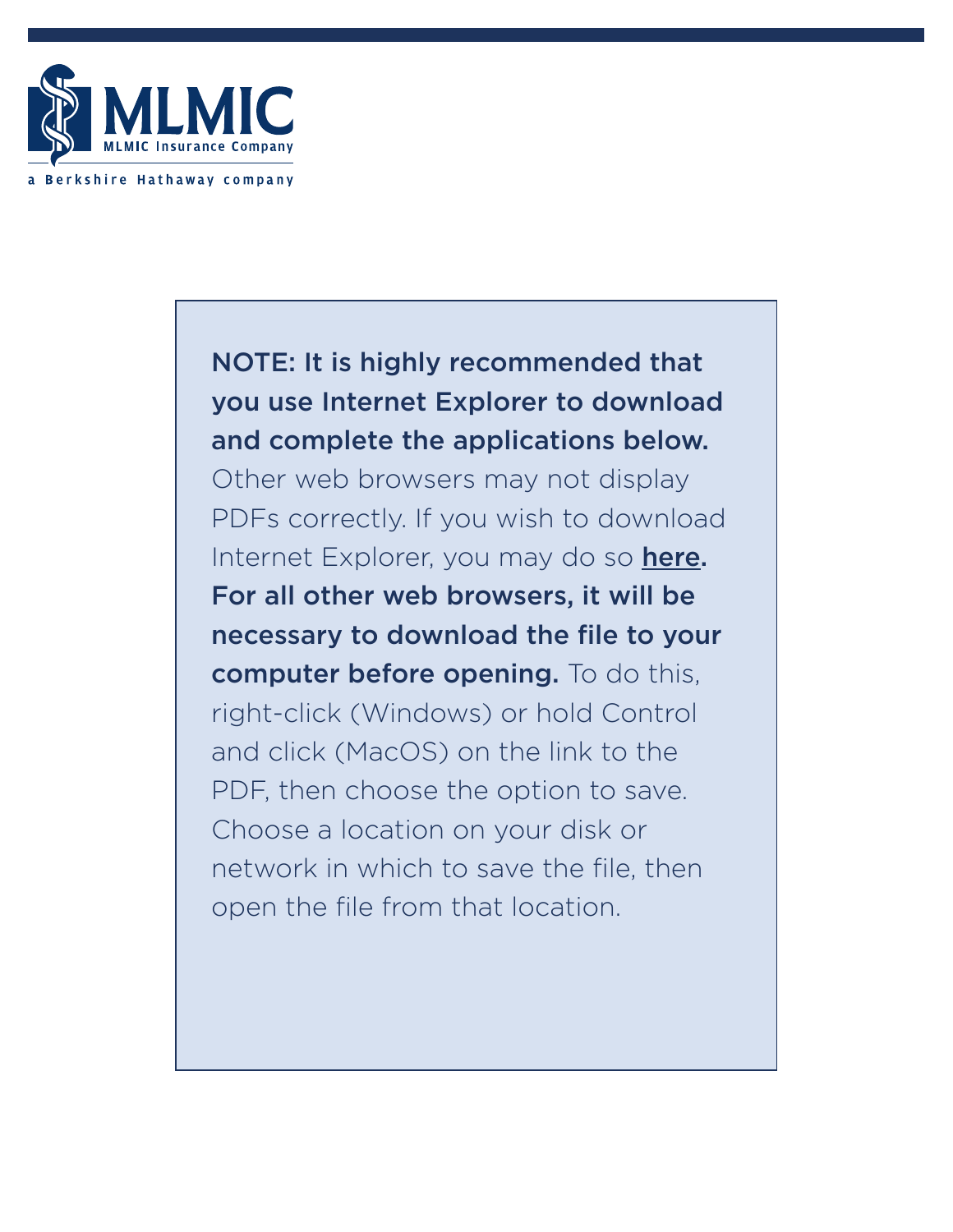

P.O. Box 1287, Latham, NY 12110 (800) ASK-MLMIC | MLMIC.com New York City | Long Island | Colonie | Syracuse | Buffalo

# Application for Physicians' and Surgeons' Professional Liability Insurance

[www.MLMIC.com](http://www.MLMIC.com)

## Important Notice

If you elect the claims made form of insurance, please be aware that no coverage will be provided for any incidents, occurrences, or alleged wrongful acts which took place prior to the Retroactive Date stated in the policy. Coverage is only provided for incidents that occur on or after the Retroactive Date stated in the policy and which are reported to the Company while the policy is in effect or within 60 days following termination of insurance, unless additional reporting period coverage is purchased, which would provide an unlimited time period to report covered Claims.

During the first several years, claims made premiums are lower than occurrence premiums, but then they increase substantially, independent of overall rate level increases, until the claims made risk reaches maturity. For further information regarding coverage, please read our brochure "A Closer Look: Claims Made vs. Occurrence", which may be found on our Web site indicated above.

#### All applications are subject to prior approval. If your application is approved, coverage can be provided no earlier than the day following our receipt of the signed application. Any Supplemental Application(s) that are required may be found on our Web site indicated above.

| <b>General Information</b>                                                                  |                                                                                                                                       | 12. On what basis do you wish to have your policy issued?                                                                                                            |
|---------------------------------------------------------------------------------------------|---------------------------------------------------------------------------------------------------------------------------------------|----------------------------------------------------------------------------------------------------------------------------------------------------------------------|
| 1. Name:                                                                                    | Date of Birth:                                                                                                                        | Claims Made<br>Occurrence<br>П                                                                                                                                       |
| Last, First, Middle                                                                         | Day<br>Year<br>Month                                                                                                                  | Legislation has been enacted regarding physicians who qualify<br>and elect to obtain \$1,000,000/\$3,000,000 of excess coverage                                      |
| 2. Mailing Address:                                                                         |                                                                                                                                       | without charge. Those physicians must have primary limits of<br>\$1,300,000/\$3,900,000.                                                                             |
| Number and Street, City/County, State, Zip Code                                             |                                                                                                                                       | 13. LIMITS OF LIABILITY (please select limits desired):                                                                                                              |
| <b>3a.</b> Principal Office Address:                                                        |                                                                                                                                       | \$1,000,000 Each Person/\$3,000,000 Total<br>\$1,300,000 Each Person/\$3,900,000 Total                                                                               |
| Number and Street, City/County, State, Zip Code                                             |                                                                                                                                       |                                                                                                                                                                      |
| <b>3b.</b> Additional Office Address:                                                       |                                                                                                                                       | IF ANY ANSWER TO QUESTIONS 13-17 IS "YES," PLEASE<br>PROVIDE COMPLETE DETAILS ON A SEPARATE SHEET.                                                                   |
| Number and Street, City/County, State, Zip Code                                             |                                                                                                                                       | 14. Have you ever been convicted of a criminal offense other than a                                                                                                  |
| 4. Home Address:                                                                            |                                                                                                                                       | motor vehicle violation?                                                                                                                                             |
|                                                                                             |                                                                                                                                       | Yes<br>No<br>$\blacksquare$                                                                                                                                          |
| Number and Street, City/County, State, Zip Code                                             |                                                                                                                                       | 15. Have you ever had your hospital privileges or privileges at any                                                                                                  |
| each:                                                                                       | 5. List all counties and states where you are currently practicing,<br>and the corresponding percentages of patient hours expended in | other institution or managed care organization revoked, suspended,<br>or restricted or have you been placed on probation in any state?<br>Yes<br>$\Box$ No<br>$\Box$ |
| County, State                                                                               | %<br>℅<br>County, State                                                                                                               | <b>16.</b> Have you had your medical license or narcotics license revoked.                                                                                           |
|                                                                                             |                                                                                                                                       | suspended, or restricted, or have you voluntarily surrendered your                                                                                                   |
| County, State                                                                               | County, State                                                                                                                         | license in any state?                                                                                                                                                |
| 6. Social Security Number:                                                                  | 7. National Provider Identifier<br>$(NPI)$ :                                                                                          | $\Box$ No<br>Yes<br>$\Box$                                                                                                                                           |
|                                                                                             |                                                                                                                                       | 17. Has any insurance company ever canceled, refused to renew,                                                                                                       |
| 8. Telephone Numbers:                                                                       |                                                                                                                                       | restricted coverage, or offered professional liability insurance to you<br>with a deductible, or at higher than standard rates?<br>$\Box$ Yes<br>$\Box$ No           |
| Home                                                                                        | Office                                                                                                                                |                                                                                                                                                                      |
|                                                                                             |                                                                                                                                       | <b>18.</b> Have you ever practiced without insurance or opted not to                                                                                                 |
| Cell                                                                                        |                                                                                                                                       | purchase the Extended Reporting Period Endorsement ("Tail") on a<br>claims made policy?                                                                              |
| 9. Fax Number:                                                                              | <b>10.</b> E-mail Address:                                                                                                            | Yes<br>No                                                                                                                                                            |
| 11. On what date do you wish the insurance to be effective?<br>12:01 A.M. Standard Time on: |                                                                                                                                       |                                                                                                                                                                      |

| Month | Day | Year |  |
|-------|-----|------|--|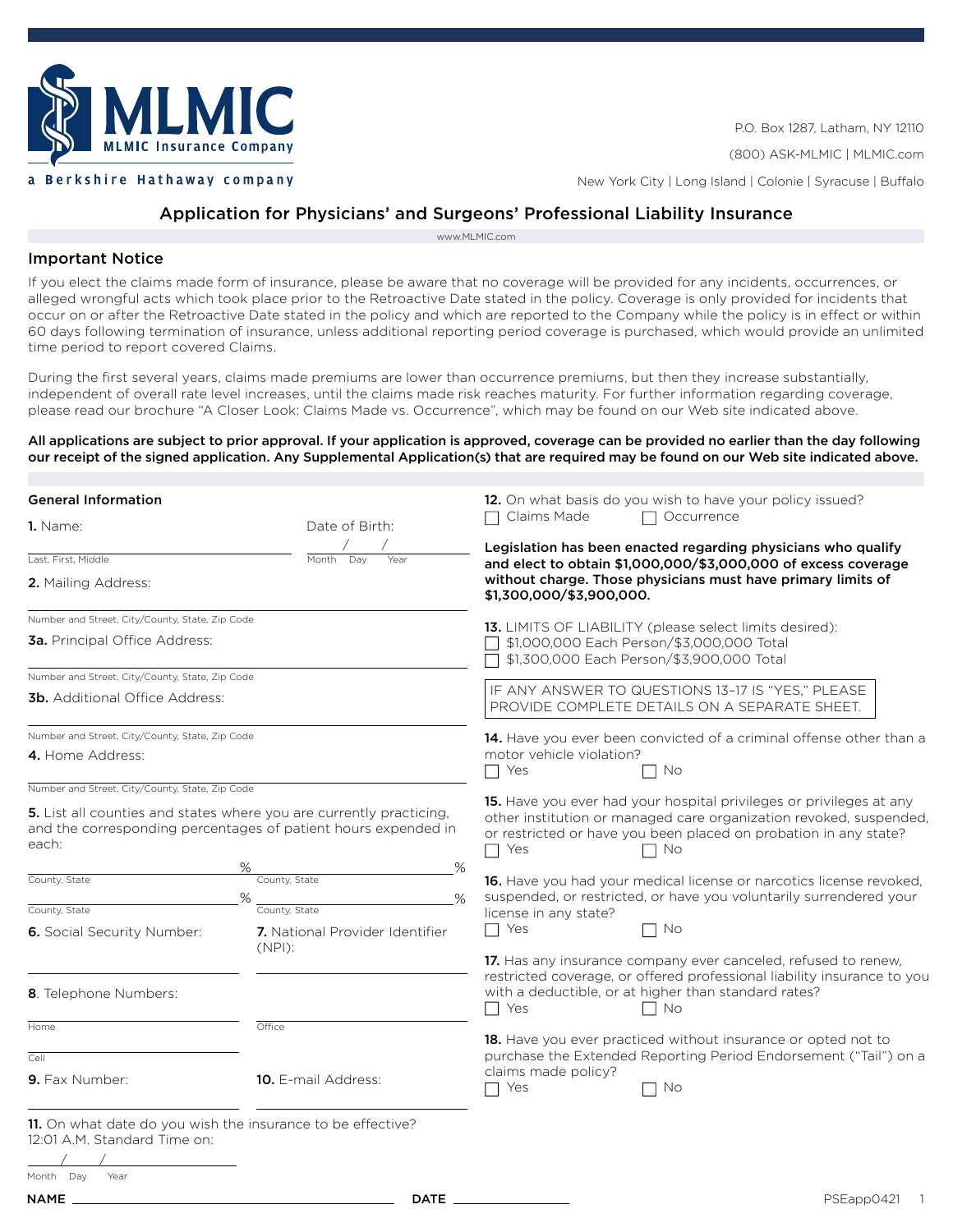19. Have you successfully completed a risk management course approved by the New York State Insurance Department to obtain a 5% premium discount?

| $\Box$ Yes<br>$\Box$ No |  |
|-------------------------|--|
|-------------------------|--|

If Yes, provide documentation from your prior insurance carrier indicating successful completion and the expiration date of your discount.

|            | <b>20.</b> Have you ever had professional liability insurance? |  |
|------------|----------------------------------------------------------------|--|
| $\Box$ Yes | No                                                             |  |

If Yes, provide the following information with respect to all past insurance coverage. Use a separate sheet if necessary.

| Name of Insurance Company | Name of Insurance Company |
|---------------------------|---------------------------|
| Policy Number             | Policy Number             |
| Dates of Coverage         | Dates of Coverage         |
| Limits of Insurance       | Limits of Insurance       |

Type of Coverage (Occurrence or Claims Made) Type of Coverage (Occurrence or Claims Made)

#### The following question must be completed by all applicants who were covered on a claims made basis by their prior carrier:

21. If you are applying for either claims made or occurrence coverage, do you intend to purchase the Optional Extended Reporting Period Endorsement ("Tail") from your prior carrier?  $\Box$  Yes  $\Box$  No

(PLEASE NOTE: Your basic coverage with MLMIC may only provide protection for incidents that both occur and are reported on or after the effective date of your coverage. Applicants who are presently covered on a claims made basis by a New York State admitted carrier, who do not intend on purchasing "Tail" coverage, may obtain Prior Acts ("Nose") coverage by providing the information requested in the following section.)

## Request for Prior Acts ("Nose") Coverage

This section should only be completed if you meet the following requirements:

- You are presently covered on a claims made basis.
- You are not purchasing "Tail" coverage from your prior carrier.
- You are applying for claims made coverage with MLMIC.
- There is no coverage lapse between the cancellation date of your current claims made policy and the effective date of your MLMIC coverage.

1. For what period of time are you requesting "Nose" coverage?

#### From (Mo./Day/Yr.) – To (Mo./Day/Yr.)

A copy of the policy (or policies), including all endorsements in effect during the period for which you are requesting "Nose" coverage, must accompany your application. If this information is not included, it will delay the processing of your application.

2. Were you in solo private practice during the entire period for which you are seeking "Nose" coverage?  $\Box$ No

|--|

| _____ | . .<br>$\sim$ |
|-------|---------------|
|       |               |

If No, please provide us with the following information concerning the doctors with whom you were affiliated:

Name of Physician(s), Surgeon(s), and/or Association(s)

Relationship (Employee, Independent Contractor, Fellow Shareholder, Co-Partner, etc.)

Date of Affiliation From (Mo./Day/Yr.) – To (Mo./Day/Yr.)

Name of Physician(s), Surgeon(s), and/or Association(s)

Relationship (Employee, Independent Contractor, Fellow Shareholder, Co-partner, etc.)

Date of Affiliation From (Mo./Day/Yr.) – To (Mo./Day/Yr.)

## Education Information

| Name                                  | Name                                  |
|---------------------------------------|---------------------------------------|
| City/State/Country                    | City/State/Country                    |
| Year Graduated, Degree                | Year Graduated, Degree                |
| <b>2.</b> Internship:                 |                                       |
| Name of Hospital                      | Name of Hospital                      |
| City/State/Country                    | City/State/Country                    |
| Area of Specialization                | Area of Specialization                |
| From (Mo./Day/Yr.) - To (Mo./Day/Yr.) | From (Mo./Day/Yr.) - To (Mo./Day/Yr.) |
| 3. Residency:                         |                                       |
| Name of Hospital                      | Name of Hospital                      |
| City/State/Country                    | City/State/Country                    |
| Area of Specialization                | Area of Specialization                |
| From (Mo./Day/Yr.) - To (Mo./Day/Yr.) | From (Mo./Day/Yr.) - To (Mo./Day/Yr.) |
| 4. Fellowship:                        |                                       |
| Name of Hospital                      | Name of Hospital                      |
| City/State/Country                    | City/State/Country                    |
| Area of Specialization                | Area of Specialization                |
| From (Mo./Day/Yr.) - To (Mo./Day/Yr.) | From (Mo./Day/Yr.) - To (Mo./Day/Yr.) |
| 5. Other Training:                    |                                       |
| Name of Hospital                      | Name of Hospital                      |
| City/State/Country                    | City/State/Country                    |
| Area of Specialization                | Area of Specialization                |
| From (Mo /Day/Yr) - To (Mo /Day/Yr)   | From (Mo /Day/Yr) - To (Mo /Day/Yr)   |

Practice Information

1. List current hospital staff appointments and percentage of patient care at each hospital, including any for which you are applying:

Name of Hospital, %

Name of Hospital, %

Name of Hospital, %

Name of Hospital, %

2. If certificates of insurance are required, indicate to whom certificates should be sent and mailing address: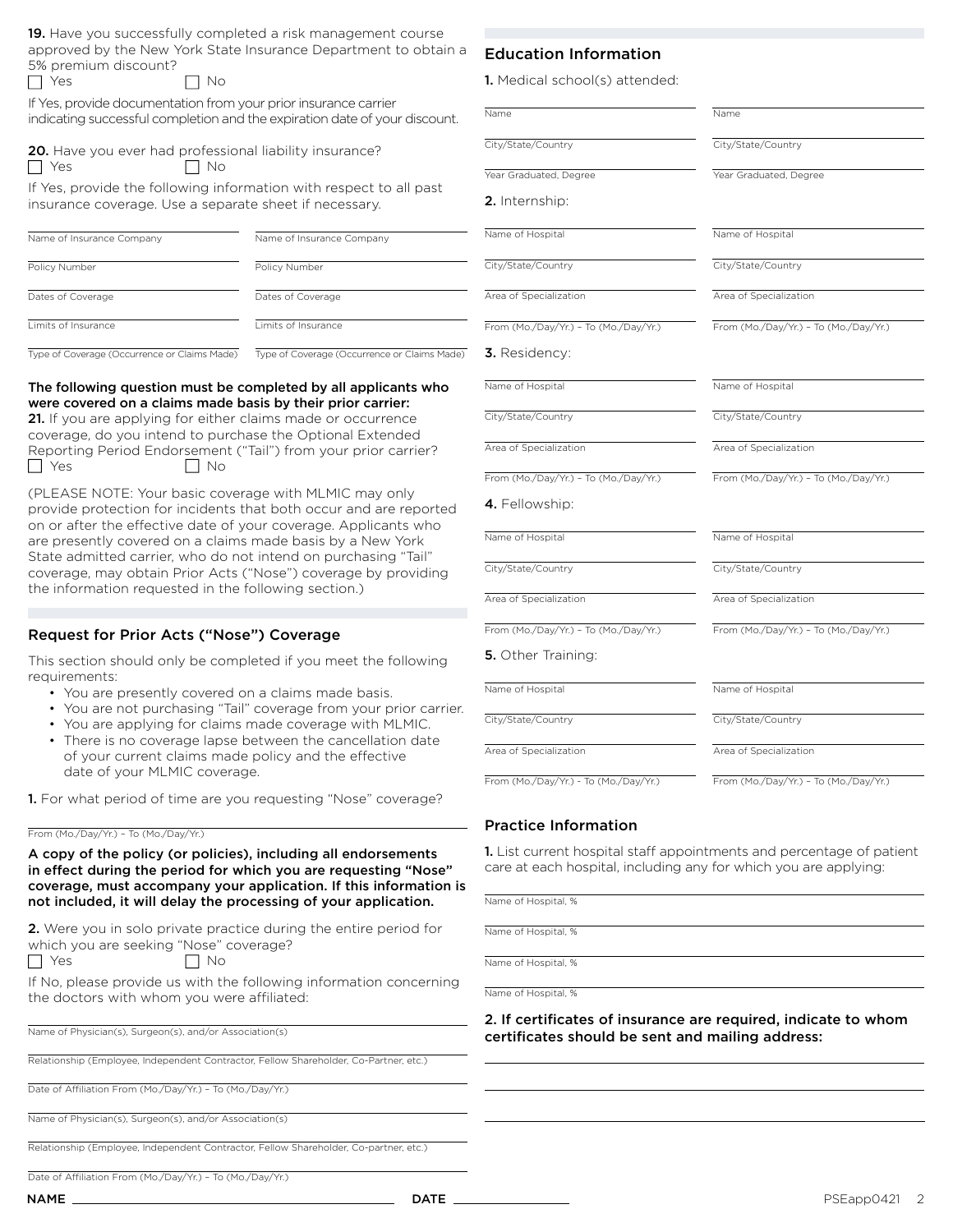3. Are you board certified?  $Yes$  No If Yes, name each American specialty board: e. An independent contractor?

 $Yes$  No

If Yes, with whom are you under contract?

| Board                                                                                                                                                                                 | Board                                                                                                                                            |                                                                                                                                                                                                                                                                                                                                                                                                                                           |                                                                                                                                                                                                     |                                  |
|---------------------------------------------------------------------------------------------------------------------------------------------------------------------------------------|--------------------------------------------------------------------------------------------------------------------------------------------------|-------------------------------------------------------------------------------------------------------------------------------------------------------------------------------------------------------------------------------------------------------------------------------------------------------------------------------------------------------------------------------------------------------------------------------------------|-----------------------------------------------------------------------------------------------------------------------------------------------------------------------------------------------------|----------------------------------|
| Date Certified<br>Date Certified                                                                                                                                                      |                                                                                                                                                  | f. A chief, director, or department head of a hospital?                                                                                                                                                                                                                                                                                                                                                                                   |                                                                                                                                                                                                     |                                  |
| 4. In which states are you currently licensed? Attach a copy of<br>or Limited Permit.                                                                                                 | your New York State License or, if applicable, your Limited License                                                                              | T Yes<br>No<br>If Yes, name of hospital:                                                                                                                                                                                                                                                                                                                                                                                                  |                                                                                                                                                                                                     |                                  |
| State, Date Licensed, License or Permit No.                                                                                                                                           |                                                                                                                                                  | 9. Do you or does your professional entity employ other<br>physicians or surgeons?                                                                                                                                                                                                                                                                                                                                                        |                                                                                                                                                                                                     |                                  |
| State, Date Licensed, License or Permit No.                                                                                                                                           |                                                                                                                                                  | T Yes<br>. No                                                                                                                                                                                                                                                                                                                                                                                                                             |                                                                                                                                                                                                     |                                  |
| current Curriculum Vitae.                                                                                                                                                             | 5. List locations where you have practiced to date and attach your                                                                               | Name                                                                                                                                                                                                                                                                                                                                                                                                                                      | If Yes, give name, medical specialty, and insurance carrier for each:<br>Name                                                                                                                       |                                  |
| City/State/Country                                                                                                                                                                    | City/State/Country                                                                                                                               | <b>Medical Specialty</b>                                                                                                                                                                                                                                                                                                                                                                                                                  | Medical Specialty                                                                                                                                                                                   |                                  |
| From (Mo./Day/Yr.) - To (Mo./Day/Yr.)                                                                                                                                                 | From (Mo./Day/Yr.) - To (Mo./Day/Yr.)                                                                                                            | Insurance Carrier                                                                                                                                                                                                                                                                                                                                                                                                                         | Insurance Carrier                                                                                                                                                                                   |                                  |
| <b>Hospital Affiliations</b>                                                                                                                                                          | <b>Hospital Affiliations</b>                                                                                                                     |                                                                                                                                                                                                                                                                                                                                                                                                                                           | (Please note that you are not covered for your liability arising out                                                                                                                                |                                  |
| City/State/Country                                                                                                                                                                    | City/State/Country                                                                                                                               | of the acts or omissions of employed physicians unless they are<br>also insured against liability under a separate valid and collectible                                                                                                                                                                                                                                                                                                  |                                                                                                                                                                                                     |                                  |
| From (Mo./Day/Yr.) - To (Mo./Day/Yr.)                                                                                                                                                 | From (Mo./Day/Yr.) - To (Mo./Day/Yr.)                                                                                                            | professional liability policy with limits of liability of at least the<br>same amount as your limits of liability.)                                                                                                                                                                                                                                                                                                                       |                                                                                                                                                                                                     |                                  |
| <b>Hospital Affiliations</b>                                                                                                                                                          | <b>Hospital Affiliations</b>                                                                                                                     | 10. Do you or does your professional entity employ any                                                                                                                                                                                                                                                                                                                                                                                    |                                                                                                                                                                                                     |                                  |
| 6. Are you a fellow of any American specialty college?<br>$\Box$ Yes<br>No                                                                                                            |                                                                                                                                                  |                                                                                                                                                                                                                                                                                                                                                                                                                                           | physician assistants, nurse practitioners, midwives, nurses<br>providing anesthesia services, nurses, laboratory technicians,<br>x-ray technicians, or similar personnel? (Attach separate sheet if |                                  |
| If Yes, give name of each:                                                                                                                                                            |                                                                                                                                                  | necessary)<br>Yes<br>– I No                                                                                                                                                                                                                                                                                                                                                                                                               |                                                                                                                                                                                                     |                                  |
|                                                                                                                                                                                       |                                                                                                                                                  |                                                                                                                                                                                                                                                                                                                                                                                                                                           | If Yes, give name, profession, and license and/or registry number of each.                                                                                                                          |                                  |
| 7. List professional society memberships:                                                                                                                                             |                                                                                                                                                  | Name                                                                                                                                                                                                                                                                                                                                                                                                                                      | Profession and License / Registry No.                                                                                                                                                               |                                  |
| National                                                                                                                                                                              | County                                                                                                                                           | Name                                                                                                                                                                                                                                                                                                                                                                                                                                      | Profession and License / Registry No.                                                                                                                                                               |                                  |
| State                                                                                                                                                                                 | Other                                                                                                                                            | Name                                                                                                                                                                                                                                                                                                                                                                                                                                      | Profession and License / Registry No.                                                                                                                                                               |                                  |
| as (please answer all questions):<br>a. A solo private practitioner?<br>Yes<br>No<br>or physician / surgeon?<br>$\Box$ Yes<br>- No                                                    | 8. As of the effective date of this insurance will you be practicing<br><b>b.</b> An employee of a partnership, professional corporation, group, | Profession and License / Registry No.<br>Name<br>(Please note that you will not be covered for your liability arising out<br>of the acts or omissions of physician's assistants, specialist's assistants,<br>nurses providing anesthesia services, midwives, or nurse practitioners,<br>who are employed by you, unless those persons are also insured<br>against liability under a valid and collectible professional liability policy.) |                                                                                                                                                                                                     |                                  |
| If Yes, provide legal name:<br>If you would like to apply for coverage for your Professional<br>Entity, a supplemental application must be completed.                                 |                                                                                                                                                  | If you require applications or additional information regarding<br>insurance for your employees, please contact the Underwriting<br>Department of the Company or visit our Web site.                                                                                                                                                                                                                                                      |                                                                                                                                                                                                     |                                  |
| An additional premium applies for this coverage.                                                                                                                                      |                                                                                                                                                  |                                                                                                                                                                                                                                                                                                                                                                                                                                           | 11. Have you signed or will you sign any contract or agreement to                                                                                                                                   |                                  |
| c. A full-time or part-time hospital employee?<br>$\Box$ Yes<br>l No                                                                                                                  |                                                                                                                                                  | assume the liability of others?<br>T Yes<br>No                                                                                                                                                                                                                                                                                                                                                                                            |                                                                                                                                                                                                     |                                  |
| If Yes, please provide name of hospital(s) and hours worked per week.                                                                                                                 |                                                                                                                                                  | (Please note that the coverage afforded for the liability of others<br>which you have assumed under a contract or agreement is limited.                                                                                                                                                                                                                                                                                                   |                                                                                                                                                                                                     |                                  |
| Name of Hospital, Hours per week                                                                                                                                                      |                                                                                                                                                  | See policy exclusion.)                                                                                                                                                                                                                                                                                                                                                                                                                    |                                                                                                                                                                                                     |                                  |
| <b>d.</b> A full-time or part-time employee of a managed care facility<br>(HMO, PPO, etc.)?<br>$\Box$ Yes<br>No<br>If Yes, please provide name of facility and hours worked per week. |                                                                                                                                                  | 12. Do you own or operate any hospital, sanitarium, dispensary,<br>clinic with bed and board facilities, nursing home, laboratory, or<br>other business enterprise?<br>Yes<br>No                                                                                                                                                                                                                                                          |                                                                                                                                                                                                     |                                  |
|                                                                                                                                                                                       |                                                                                                                                                  |                                                                                                                                                                                                                                                                                                                                                                                                                                           |                                                                                                                                                                                                     | Name of Facility, Hours per week |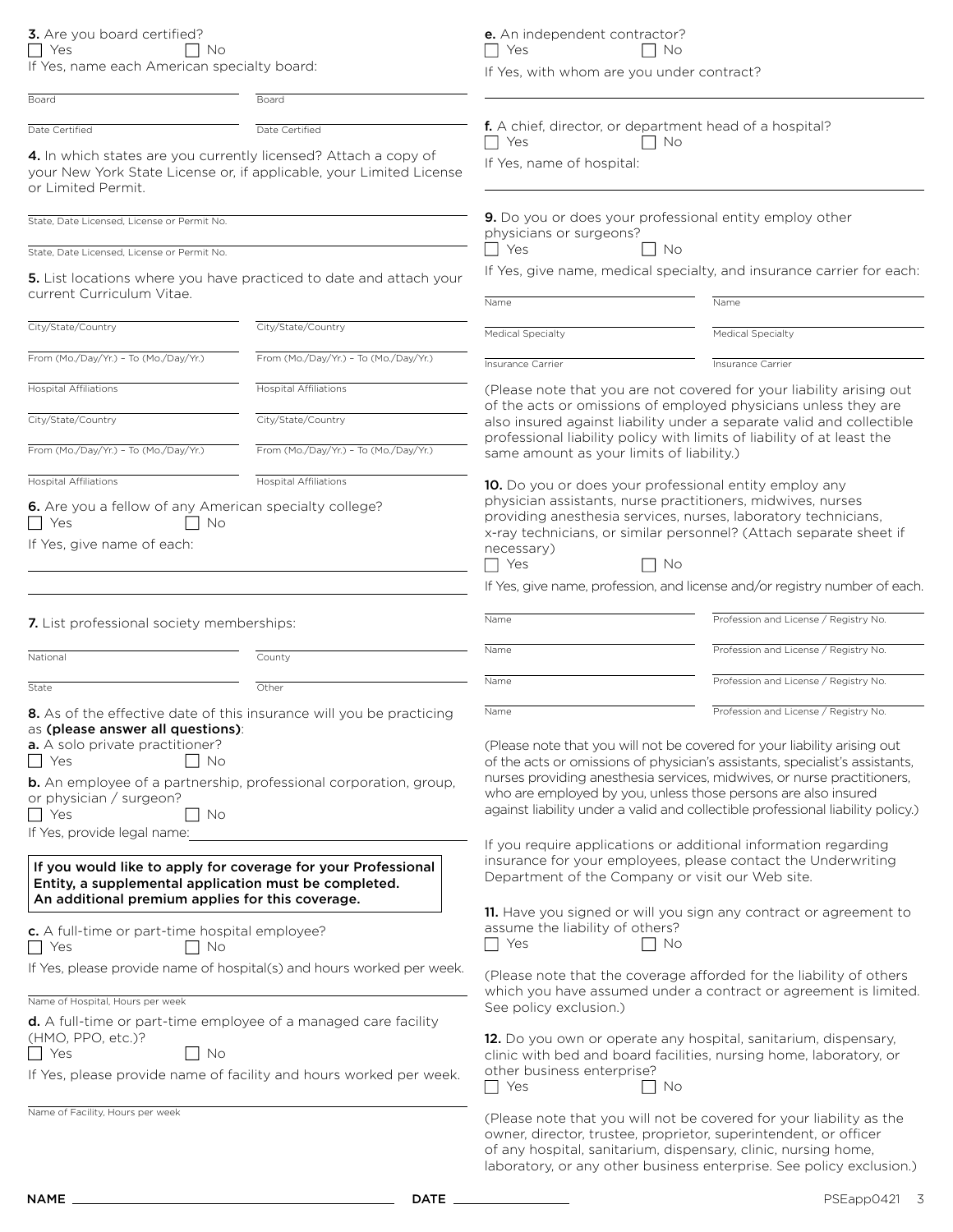| 13. Do you use an electronic health record system?<br>T Yes<br>No                                                                                                                                                                                           | 7. Do you perform laparoscopy:<br>for tubal sterilization?<br>l Yes<br>    No                                                                                                                                        |
|-------------------------------------------------------------------------------------------------------------------------------------------------------------------------------------------------------------------------------------------------------------|----------------------------------------------------------------------------------------------------------------------------------------------------------------------------------------------------------------------|
| If Yes, which software do you use?                                                                                                                                                                                                                          | for <b>other</b> than tubal sterilization?<br>$\Box$ Yes<br>$\Box$ No<br>If Yes, list procedures performed:                                                                                                          |
| When did you begin utilizing this system?<br>Month / Year                                                                                                                                                                                                   |                                                                                                                                                                                                                      |
| 14. Do you e-prescribe?<br><b>T</b> Yes<br>No                                                                                                                                                                                                               | 8. Do you perform plastic surgery solely for improving the patient's<br>appearance?<br>Yes<br>No                                                                                                                     |
| If Yes, which software do you use?                                                                                                                                                                                                                          | 9. Do you provide:                                                                                                                                                                                                   |
| When did you begin e-prescribing?                                                                                                                                                                                                                           | a. Prenatal care?<br>l I Yes<br>No<br><b>b.</b> Home obstetrical deliveries?<br>l I Yes<br>l I No                                                                                                                    |
| Month / Year                                                                                                                                                                                                                                                | c. Vaginal deliveries following a Cesarean Section (VBAC)?                                                                                                                                                           |
|                                                                                                                                                                                                                                                             | Yes<br>    No                                                                                                                                                                                                        |
| <b>Underwriting and Rating Information</b>                                                                                                                                                                                                                  | <b>d.</b> Treatment for spontaneous abortions? $\Box$ Yes<br>No                                                                                                                                                      |
| Applicant must answer all parts of each question.                                                                                                                                                                                                           | If Yes, through which trimester?                                                                                                                                                                                     |
| 1. What specialty classification most accurately describes your<br>practice? (See rate schedule for specialty descriptions.)                                                                                                                                | <b>10.</b> Do you perform abortions?<br>$\Box$ Yes<br>$\Box$ No                                                                                                                                                      |
| Classification Description                                                                                                                                                                                                                                  | If Yes,                                                                                                                                                                                                              |
| 2. Indicate the number of practice hours per week: _                                                                                                                                                                                                        | <b>Yes</b><br>l No<br>a. Medical abortions?<br>  Yes<br><b>b.</b> Suction curettage?<br>l No                                                                                                                         |
| (Include hours involved in all professional activities as a physician                                                                                                                                                                                       | • Limited to the first 12 weeks of pregnancy?<br>$\Box$ Yes<br>$\overline{\phantom{0}}$<br>No                                                                                                                        |
| or surgeon.) If the number of practice hours per week is 20 or<br>less the Supplemental Application for Part-Time Practice must be                                                                                                                          | $\cdot$ Beyond the first 12 weeks of pregnancy? $\Box$ Yes<br>$\Box$<br>No                                                                                                                                           |
| completed.                                                                                                                                                                                                                                                  |                                                                                                                                                                                                                      |
| 3. Do you practice as a hospitalist?<br>$\Box$ Yes<br>No                                                                                                                                                                                                    |                                                                                                                                                                                                                      |
| 4. Do you see patients in a nursing home?<br>$ $ Yes<br>$\vert$   No<br>If Yes.<br>a. What percentage of patient care is spent in nursing home(s)?<br>%<br><b>b.</b> Are you only treating your own patients that have transitioned<br>into a nursing home? | <b>d.</b> Are abortions performed in (check where appropriate):<br>an office<br>$\Box$ a hospital $\Box$ a clinic<br>other<br>11. Do you practice alternative medicine?<br>$\Box$ Yes<br>    No<br>If Yes, describe: |
| $\Box$ Yes<br>No                                                                                                                                                                                                                                            |                                                                                                                                                                                                                      |
| 5. Do you, or other members of your staff, perform any of the<br>following cosmetic procedures?<br>Botox injections<br>$\Box$ Yes I do $\Box$ Yes other staff $\Box$ No<br>$\Box$ Yes I do $\Box$ Yes other staff $\Box$ No<br>Dermal fillers               | 12. Do you perform acupuncture?<br>$\Box$ Yes<br>$\Box$ No<br>If Yes, provide permit number: _<br>Permit Number                                                                                                      |
| Hair transplants/implants I Yes I do I Yes other staff I No<br>$\Box$ Yes I do $\Box$ Yes other staff $\Box$ No<br>Laser hair removal                                                                                                                       | 13. Do you perform pain management procedures?<br>$\Box$ Yes<br>$\Box$ No                                                                                                                                            |
| $\Box$ Yes I do $\Box$ Yes other staff $\Box$ No<br>Laser procedures                                                                                                                                                                                        | If Yes.                                                                                                                                                                                                              |
| Other (please describe):_                                                                                                                                                                                                                                   | <b>a.</b> Percentage of practice:____%<br><b>b.</b> Please describe procedures and provide evidence of training:                                                                                                     |
| If Yes, to any of the above, please attach a detailed description of<br>training and certificates of completion for each person performing<br>such procedure(s).                                                                                            |                                                                                                                                                                                                                      |
| 6. Do you perform endoscopy?<br>∩ No<br>l I Yes                                                                                                                                                                                                             | c. Is this for the treatment of chronic pain?<br>$\Box$ No<br>Yes<br>$\blacksquare$                                                                                                                                  |
| If Yes, list procedures performed:                                                                                                                                                                                                                          | d. Do you have a fellowship in Pain Management?<br>Yes<br>    No                                                                                                                                                     |
|                                                                                                                                                                                                                                                             |                                                                                                                                                                                                                      |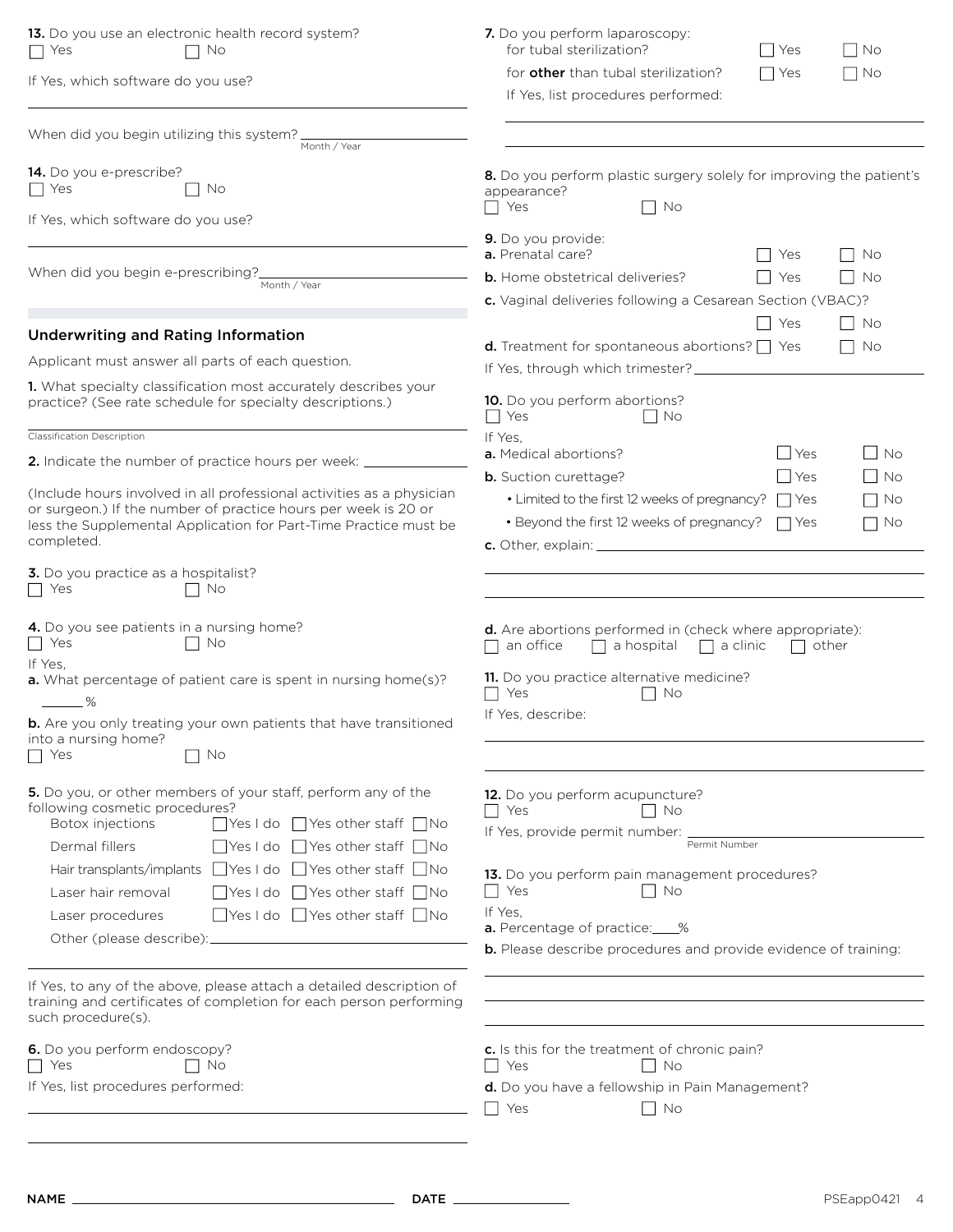**e.** Do you perform nerve blocks/injections?  $\Box$  Yes  $\Box$  No

|  |  | If Yes, complete the following: |  |
|--|--|---------------------------------|--|
|  |  |                                 |  |

| If Yes, complete the following:                                                                                                                                            | a. Do you practice radiation oncology?<br>$\Box$ Yes<br>IINo                                                              |
|----------------------------------------------------------------------------------------------------------------------------------------------------------------------------|---------------------------------------------------------------------------------------------------------------------------|
| Outpatient<br>Office<br>Hospital<br>Type<br>Facility                                                                                                                       | If Yes, do you limit your practice to radiation oncology only?<br>$\Box$ Yes<br>$\Box$ No                                 |
| <b>Nes</b><br>Spinal<br>  No                                                                                                                                               | b. Do you practice or do you plan to practice interventional radiology?                                                   |
| $\Box$ Yes<br><b>No</b><br>Epidural                                                                                                                                        | $\Box$ No<br>$\Box$ Yes                                                                                                   |
| Cervical<br><b>TYes</b><br>  No                                                                                                                                            | 20. If you are an orthopedic surgeon: Do you perform                                                                      |
| Thoracic<br>$\Box$ Yes<br>I No                                                                                                                                             | spinal surgery?<br>$\Box$ Yes<br>$\Box$ No                                                                                |
| <b>Brachial</b><br>Yes<br>I No                                                                                                                                             | 21. If you are a specialty or general surgeon, please indicate                                                            |
| $\Box$ Yes<br>No<br>Peripheral                                                                                                                                             | the type of surgery that you perform or will perform and the                                                              |
| Sympathetic<br>$\Box$ Yes<br><b>No</b>                                                                                                                                     | corresponding percentage of practice for each:<br>a. General Surgery?<br>$\Box$ Yes, _________%<br>– I No                 |
|                                                                                                                                                                            |                                                                                                                           |
| f. Do you perform kyphoplasty?<br>$\Box$ Yes<br>$\vert$ $\vert$ No                                                                                                         | $Yes, \_\_\_\%$<br><b>b.</b> Vascular Surgery?<br>$\Box$ No                                                               |
| 14. Do you practice critical care medicine?                                                                                                                                | c. Thoracic Surgery (cardiac)? □ Yes, ______%<br>$\Box$ No                                                                |
| $\blacksquare$ Yes<br>$\Box$ No<br>If Yes,                                                                                                                                 | <b>d.</b> Thoracic Surgery (non-cardiac)? $\Box$ Yes, $\_\_\_\_\_\_\_\$ %<br>$\overline{\phantom{a}}$ No                  |
| a. What percentage of your practice is dedicated to                                                                                                                        | $\Box$ Yes, ________%<br>e. Bariatric Surgery?<br>l No                                                                    |
| critical care medicine?_________%                                                                                                                                          | If Yes, Supplemental Bariatric Application must be completed.                                                             |
| <b>b.</b> Do you have specialty training in critical care medicine?<br>$\Box$ Yes<br>$\vert$ $\vert$ No                                                                    | $Yes, \_\_\_\%$<br>$\Box$ No<br>f. Other?                                                                                 |
|                                                                                                                                                                            |                                                                                                                           |
| 15. Are you practicing as an emergency medicine physician?<br>  Yes<br>$\mathsf{I}$ No                                                                                     | g. Do you perform office surgery?<br>$\Box$ Yes<br>$\Box$ No                                                              |
| If Yes, please attach copies of documentation denoting current<br>certification in both ACLS and ATLS or evidence of current board<br>certification in emergency medicine. | If Yes, list procedures performed:                                                                                        |
| 16. If you are an obstetrician/gynecologist, do you limit your                                                                                                             |                                                                                                                           |
| practice to gynecological surgery?<br>  Yes<br><b>No</b><br>$\vert \ \ \vert$                                                                                              | 22. Do you perform colon and rectal surgery?<br>Yes<br>$\Box$ No                                                          |
| 17. If you are an internist:                                                                                                                                               | If Yes:                                                                                                                   |
| a. Do you practice as a gastroenterologist?<br>$\Box$ Yes<br>No ∴and No                                                                                                    | a. Do you limit surgery to the rectum, anal canal, and perineal area?<br>$\Box$ Yes<br>I I No                             |
| If Yes, what percentage of your practice is dedicated to<br>gastroenterology?_______ %                                                                                     | <b>b.</b> Is any of your surgery performed by the abdominal approach?<br>$\blacksquare$ Yes<br>    No                     |
| b. Do you perform cardiac catheterization? (Swan-Ganz is not<br>considered cardiac catheterization)                                                                        | 23. If you are a dermatologist, do you perform:<br>a. Dermabrasion, hair transplants, micro-lipo injections, liposuction, |
| No<br>Yes                                                                                                                                                                  | face peels using phenol, or Mohs microsurgery?                                                                            |
| c. Do you perform permanent pacemaker/defibrillator placement?<br>Yes<br>. No                                                                                              | Yes<br>  No<br>$\Box$                                                                                                     |
| d. Do you limit your practice to allergy?                                                                                                                                  | <b>b.</b> Other Dermatological surgery?<br>Yes<br>∣ No                                                                    |
| l I Yes<br>I No                                                                                                                                                            | If Yes, specify types of surgery:                                                                                         |
| e. Do you perform endoscopic retrograde<br>cholangiopancreatography (ERCP)?<br>$\Box$ Yes<br>No                                                                            |                                                                                                                           |
| <b>f.</b> If applicable, list subspecialties in internal medicine:                                                                                                         | c. Cosmetic surgery?                                                                                                      |
|                                                                                                                                                                            | Yes<br>$\Box$ No                                                                                                          |
|                                                                                                                                                                            | If Yes, specify procedures and training:                                                                                  |
| 18. If you are a neurologist or psychiatrist:                                                                                                                              | d. Do you practice dermatopathology?                                                                                      |
| a. Do you perform, supervise, or direct the performance of<br>myelography and/or angiography?                                                                              | $\Box$ Yes<br>$\Box$ No                                                                                                   |
| Yes<br>- No                                                                                                                                                                | If Yes, is it limited to your own patients?<br>$\Box$ Yes<br>$\Box$ No                                                    |
| <b>b.</b> Do you perform electroshock therapy?<br>$\Box$ Yes<br>II No                                                                                                      |                                                                                                                           |
| If Yes, submit evidence of training.                                                                                                                                       |                                                                                                                           |
|                                                                                                                                                                            |                                                                                                                           |

19. If you are a radiologist: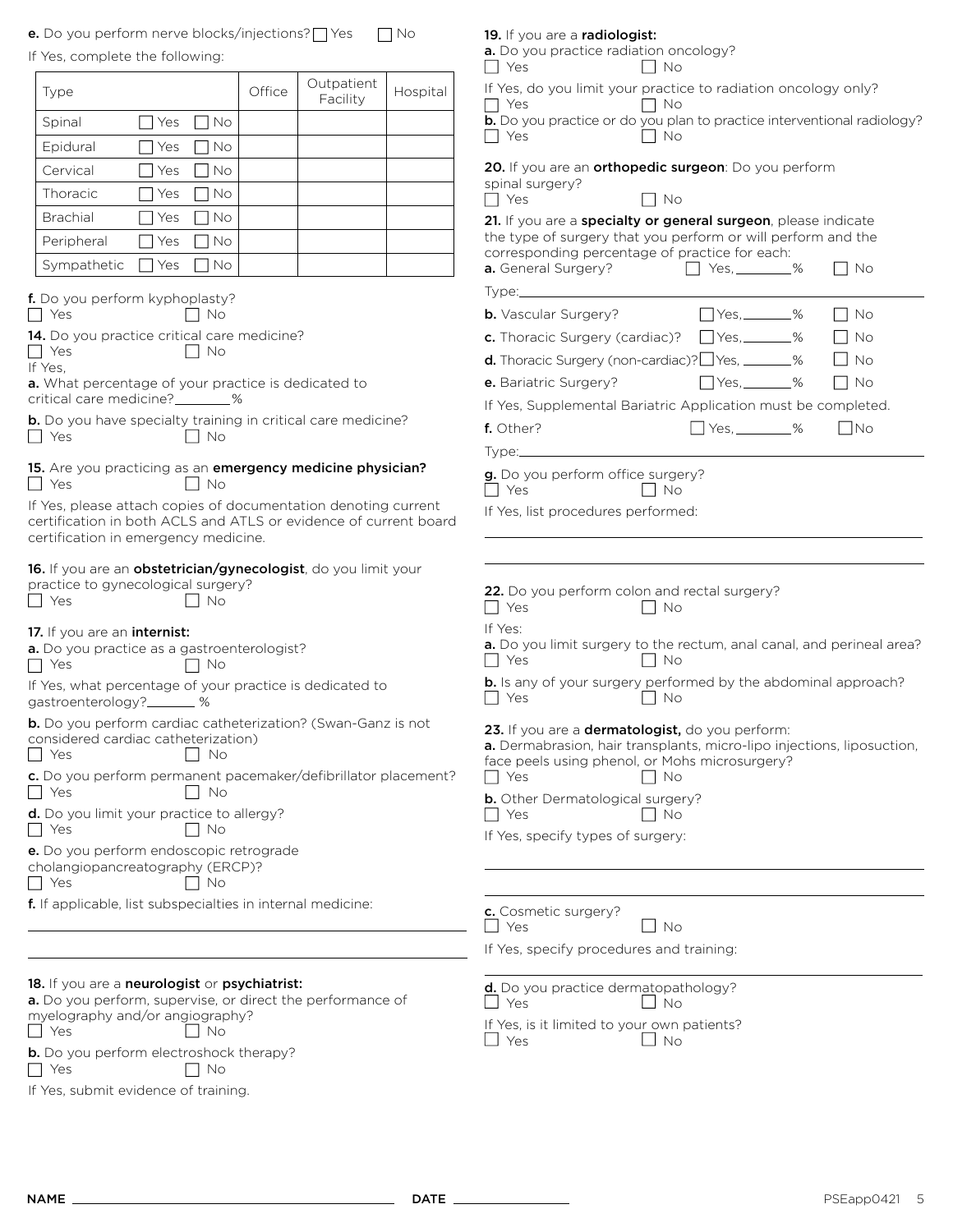| $\Box$ Yes                             | Do you administer anesthesia outside of a hospital setting?<br>$\Box$ No                 | apply to any surgical classifications). You must answer all of the<br>questions listed.                                                                                                                                                                                                                                                                                                                      |                                                |  |  |  |  |
|----------------------------------------|------------------------------------------------------------------------------------------|--------------------------------------------------------------------------------------------------------------------------------------------------------------------------------------------------------------------------------------------------------------------------------------------------------------------------------------------------------------------------------------------------------------|------------------------------------------------|--|--|--|--|
|                                        | If Yes, state where and type of anesthesia administered:                                 | PLEASE NOTE: A physician will not qualify for a family/general                                                                                                                                                                                                                                                                                                                                               |                                                |  |  |  |  |
| Where                                  | Type of Anesthesia                                                                       | practice category if he/she performs open orthopedic procedures<br>or intra-abdominal surgery or certain other major surgery.                                                                                                                                                                                                                                                                                |                                                |  |  |  |  |
| Where                                  | Type of Anesthesia                                                                       | Indicate how many of the following procedures you anticipate                                                                                                                                                                                                                                                                                                                                                 |                                                |  |  |  |  |
| Where                                  | Type of Anesthesia                                                                       | performing during the next 12 months (include both office and                                                                                                                                                                                                                                                                                                                                                |                                                |  |  |  |  |
|                                        | What is the distance to the nearest hospital?                                            | hospital practice). If you do not perform a procedure, answer "No".                                                                                                                                                                                                                                                                                                                                          |                                                |  |  |  |  |
|                                        |                                                                                          | <b>a.</b> Deliveries:<br>Normal deliveries* as described below                                                                                                                                                                                                                                                                                                                                               | $Yes #$ $ $ $ $ $No$<br>$\perp$                |  |  |  |  |
|                                        |                                                                                          | Complicated deliveries                                                                                                                                                                                                                                                                                                                                                                                       | $Yes #$ $\Box$ $\Box$ $\Box$ $\Box$ $\Diamond$ |  |  |  |  |
|                                        | What equipment is available in the event of an emergency?                                | <b>b.</b> Hemorrhoidectomies                                                                                                                                                                                                                                                                                                                                                                                 | Yes # $\qquad \qquad$ No                       |  |  |  |  |
|                                        |                                                                                          | c. Pilonidal cystectomies                                                                                                                                                                                                                                                                                                                                                                                    | Yes #<br>l No                                  |  |  |  |  |
|                                        |                                                                                          | <b>d.</b> Open reduction of fractures                                                                                                                                                                                                                                                                                                                                                                        | - No                                           |  |  |  |  |
|                                        |                                                                                          | e. Closed reduction of fractures                                                                                                                                                                                                                                                                                                                                                                             | Yes $#_$<br>No                                 |  |  |  |  |
|                                        |                                                                                          | f. Excision of superficial growths                                                                                                                                                                                                                                                                                                                                                                           | Yes #_____<br>. No                             |  |  |  |  |
|                                        |                                                                                          | If Yes, what percentage is referred for pathological evaluation?                                                                                                                                                                                                                                                                                                                                             |                                                |  |  |  |  |
|                                        | 25. If you are an otolaryngologist, do you wish to apply for                             | g. Diagnostic D&Cs                                                                                                                                                                                                                                                                                                                                                                                           | Yes #<br>I No                                  |  |  |  |  |
| coverage for cosmetic plastic surgery? |                                                                                          | <b>h.</b> Appendectomies                                                                                                                                                                                                                                                                                                                                                                                     | $Yes#$  <br>i No                               |  |  |  |  |
| $\Box$ Yes                             | No                                                                                       | i. Herniorrhaphies                                                                                                                                                                                                                                                                                                                                                                                           | Yes $\#$<br>$\sqsupset$ No                     |  |  |  |  |
| $\Box$ Yes                             | If Yes, is cosmetic plastic surgery limited to the field of otolaryngology?<br>$\Box$ No | $j.$ T&As                                                                                                                                                                                                                                                                                                                                                                                                    |                                                |  |  |  |  |
|                                        | If you are performing cosmetic plastic surgery procedures outside                        | k. Vasectomies                                                                                                                                                                                                                                                                                                                                                                                               | Yes # II No                                    |  |  |  |  |
|                                        | the field of otolaryngology, provide a list of the procedures and                        | I. Varicose vein surgery                                                                                                                                                                                                                                                                                                                                                                                     | Yes $\#$   No                                  |  |  |  |  |
| evidence of training.                  |                                                                                          | If Yes, indicate type: __                                                                                                                                                                                                                                                                                                                                                                                    |                                                |  |  |  |  |
|                                        |                                                                                          | <b>m.</b> Will you act as a surgical assistant? $\Box$ Yes $\#$ ________.<br>I INo                                                                                                                                                                                                                                                                                                                           |                                                |  |  |  |  |
|                                        |                                                                                          | <b>n.</b> Will you provide prenatal care?<br>    Yes #______<br>$\lceil$ $\lceil$ $\lceil$ $\lceil$ $\lceil$ $\lceil$ $\lceil$ $\lceil$ $\lceil$ $\lceil$ $\lceil$ $\lceil$ $\lceil$ $\lceil$ $\lceil$ $\lceil$ $\lceil$ $\lceil$ $\lceil$ $\lceil$ $\lceil$ $\lceil$ $\lceil$ $\lceil$ $\lceil$ $\lceil$ $\lceil$ $\lceil$ $\lceil$ $\lceil$ $\lceil$ $\lceil$ $\lceil$ $\lceil$ $\lceil$ $\lceil$ $\lceil$ |                                                |  |  |  |  |
|                                        |                                                                                          | If Yes, is prenatal care limited to uncomplicated pregnancies**<br>as described below?                                                                                                                                                                                                                                                                                                                       |                                                |  |  |  |  |
|                                        |                                                                                          | <b>o.</b> Other major procedures (specify type and number):                                                                                                                                                                                                                                                                                                                                                  |                                                |  |  |  |  |
|                                        |                                                                                          | Type / Number                                                                                                                                                                                                                                                                                                                                                                                                | Type / Number                                  |  |  |  |  |
|                                        |                                                                                          | Type / Number                                                                                                                                                                                                                                                                                                                                                                                                | Type / Number                                  |  |  |  |  |
|                                        |                                                                                          | Type / Number<br>Type / Number                                                                                                                                                                                                                                                                                                                                                                               |                                                |  |  |  |  |
|                                        |                                                                                          | p. Other minor procedures (specify type and number):                                                                                                                                                                                                                                                                                                                                                         |                                                |  |  |  |  |
|                                        |                                                                                          | Type / Number                                                                                                                                                                                                                                                                                                                                                                                                | Type / Number                                  |  |  |  |  |
|                                        |                                                                                          | Type / Number                                                                                                                                                                                                                                                                                                                                                                                                | Type / Number                                  |  |  |  |  |

\*Normal deliveries are defined as follows: (1) normal spontaneous deliveries, (2) the use of outlet forceps or vacuum delivery, (3) episiotomy, (4) repair of cervical tear in emergency situations, (5) the pharmacological or surgical induction or augmentation of labor, provided the physician examines the patient and consults with a qualified obstetrician prior to its use and the physician is physically present until the patient has been stabilized for a minimum of 30 minutes after the induction or augmentation is administered and thereafter is readily available to attend to the patient and if a Cesarean Section is indicated then the physician must contact a qualified obstetrician who must be available within 30 minutes of the determination of the need to perform a Cesarean delivery, and (6) performance of vaginal delivery following Cesarean Section (VBAC), provided there is antepartum consultation with a qualified obstetrician and a qualified obstetrician is "immediately available" for consultation and treatment of the patient. "Immediately available" means physically present at the location of the delivery and the qualified obstetrician with Cesarean privileges with whom you consulted cannot be performing a surgical procedure or delivering another patient during this time. NOR-MAL DELIVERY DOES NOT INCLUDE THE DELIVERY OF KNOWN BREECH PRESENTATIONS OR MULTIPLE GESTATIONS.

\*\*Prenatal care for uncomplicated pregnancies will not include: the care of patients with high risk conditions such as hypertension and diabetes, or pregnancies with known breech presentation or multiple gestation, unless there is antepartum consultation with a qualified obstetrician and a qualified obstetrician is available for consultation and treatment of the patient.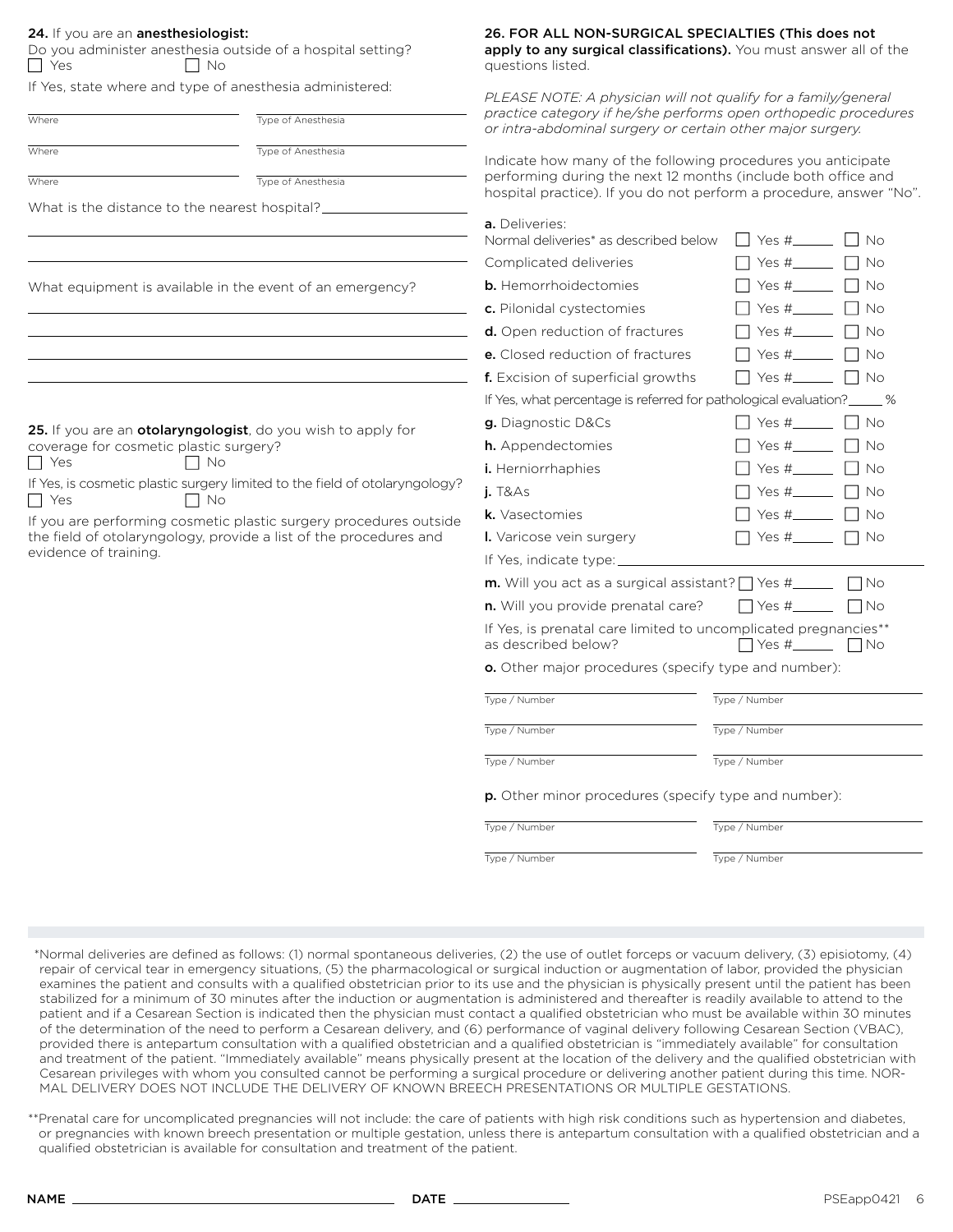| <b>Claim/Suit Information</b>                                                                                             | <b>h.</b> Name of insurance company defending you:                                                                                                                                                                                                                  |
|---------------------------------------------------------------------------------------------------------------------------|---------------------------------------------------------------------------------------------------------------------------------------------------------------------------------------------------------------------------------------------------------------------|
| COMPLETE IN FULL - providing incomplete information will delay<br>the underwriting review of your application.            | <b>i.</b> Date claim or suit was reported to the above company: $\frac{1}{\text{Month Day } \text{Year}}$                                                                                                                                                           |
| If additional space is required for claims or suits, provide on your<br>letterhead stationery using the following format: | j. Status of the claim or suit:<br>□ Pending □ Closed Date closed: //                                                                                                                                                                                               |
| 1. Have you ever had a malpractice claim or suit (closed or<br>pending) asserted against you?                             | k. If the case was closed, was the final disposition:                                                                                                                                                                                                               |
| If Yes, please secure a copy of the National Practitioner Data Bank<br>report and forward a copy of the report to MLMIC.  | A verdict against you?<br>$\Box$ Yes<br>$\vert$ $\vert$ No<br>If Yes, list amount of award:                                                                                                                                                                         |
| For each claim or suit, describe as follows:                                                                              | $\mathfrak{S}$                                                                                                                                                                                                                                                      |
| a. Name of claimant or plaintiff:                                                                                         | A verdict against a co-defendant?<br>$\Box$ Yes<br>$\Box$ No                                                                                                                                                                                                        |
| <b>b.</b> Dates of treatment:                                                                                             | If Yes, list amount of award:<br>$\frac{1}{2}$                                                                                                                                                                                                                      |
| c. Complete and detailed description of your involvement in the<br>care and treatment:                                    | A settlement prior to or during trial?<br>$\Box$ Yes<br>$\Box$ No<br>If Yes, list settlement amount:<br>$\begin{array}{c}\n\updownarrow \\ \hline\n\end{array}$                                                                                                     |
|                                                                                                                           | Of this sum, what was paid on your behalf?<br>$\frac{1}{2}$                                                                                                                                                                                                         |
| d. State allegations of malpractice:                                                                                      | A verdict against the plaintiff in your favor?<br><b>Nesternal Structure</b><br>$\Box$ No<br>Dismissed or discontinued:                                                                                                                                             |
|                                                                                                                           | Yes<br>$\Box$ No                                                                                                                                                                                                                                                    |
|                                                                                                                           | Event / Incident Information                                                                                                                                                                                                                                        |
| <b>e.</b> Location of treatment:                                                                                          | 1. Are you aware of any event(s) or incident(s) that may or will<br>result in a claim against you?                                                                                                                                                                  |
| County, State<br>f. Name of other physician(s) involved:                                                                  | If Yes,                                                                                                                                                                                                                                                             |
| g. Name of hospital(s) involved:                                                                                          | b. Provide details including names, dates, and description<br>of treatment on your letterhead stationery and attach it to<br>this application.<br>c. Have any of these events or incidents been reported to your<br>prior insurance carrier(s)?<br>Yes<br><b>No</b> |
|                                                                                                                           | <b>ADD ADDITIONAL CLAIMS</b>                                                                                                                                                                                                                                        |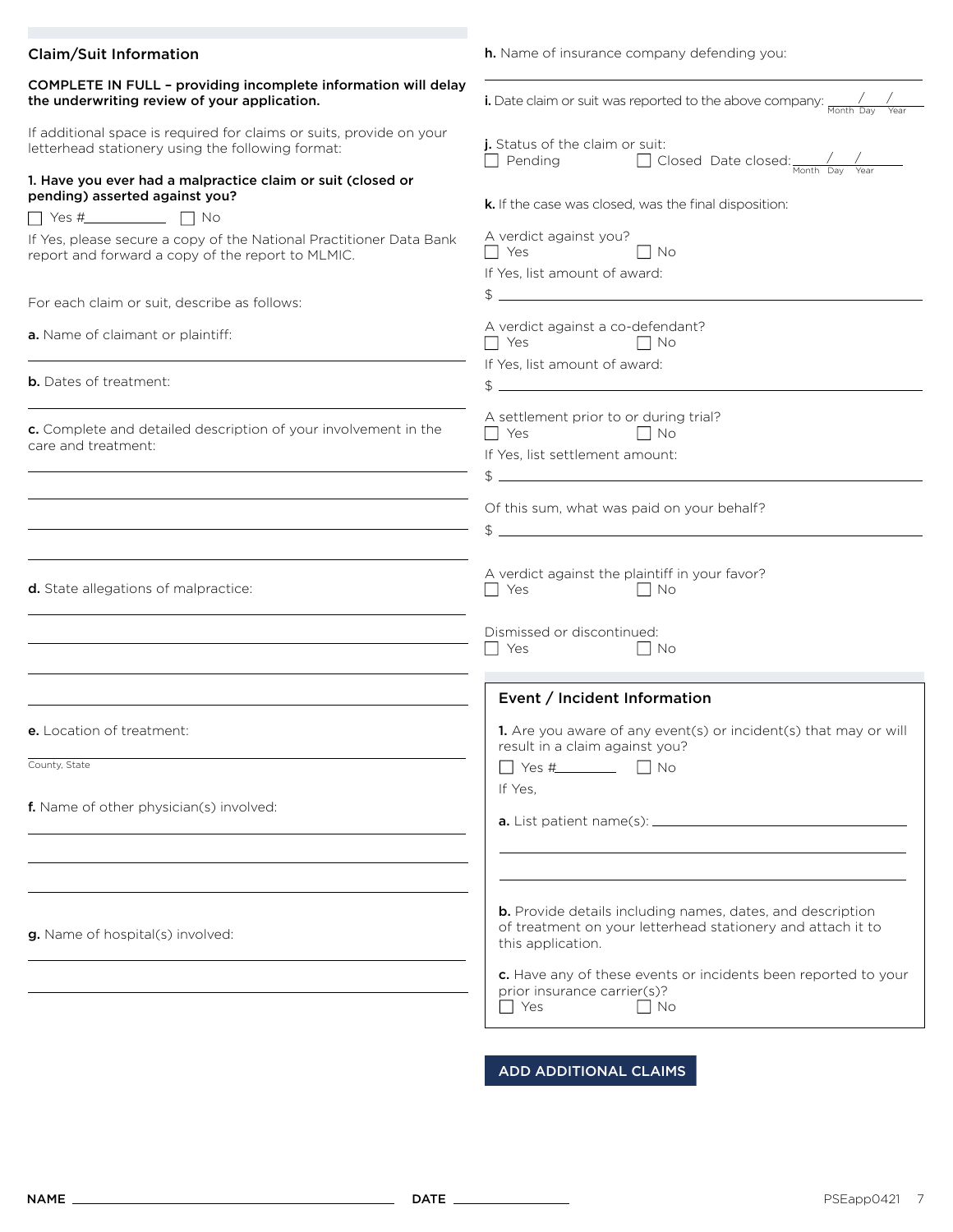#### Supplemental Legal Defense Costs Coverage

|            |           |  | Would you like to apply for Legal Defense Costs Coverage for Administrative Actions and/or Medicare/Medicaid Fraud and/or Abuse? |  |
|------------|-----------|--|----------------------------------------------------------------------------------------------------------------------------------|--|
| $\Box$ Yes | $\Box$ No |  |                                                                                                                                  |  |

If Yes, please complete and return the supplemental application for Legal Defense Costs coverage. An additional premium applies to this coverage.

## Policy Administrator Designation

As a service to you, the policy allows you to designate a Policy Administrator, that is, a party other than yourself whom you authorize to make changes and pay premiums when due. To make such a designation you must complete a separate form titled: Policy Administrator – Designation and/or Change.

|            |                             | Do you wish to designate a Policy Administrator other than yourself? |
|------------|-----------------------------|----------------------------------------------------------------------|
| $\Box$ Yes | $\overline{\phantom{a}}$ No |                                                                      |

| If Yes, whom?_ |  |
|----------------|--|
|                |  |

Please complete and return the Policy Administrator – Designation and/or Change form.

## Policy Anniversary Date

Your policy will be issued with an annual anniversary date that corresponds with your effective date of coverage. However, you can request your policy be issued with an anniversary date that is consistent with your associated practice.

| Would you like your policy issued with the same anniversary date as your employer and/or associated practice? |                             |  |  |  |  |  |
|---------------------------------------------------------------------------------------------------------------|-----------------------------|--|--|--|--|--|
| $\Box$ Yes                                                                                                    | $\overline{\phantom{a}}$ No |  |  |  |  |  |

#### Producer Information

You may choose to submit your application directly to MLMIC or through a producer you identify below:

Agency Name and Contact Person:

Address of Agency:

Note: Your signature is required following both the Release of Information and Insurance Department Regulation statements which appear below:

#### Release of Information

I hereby authorize MLMIC insurance Company to obtain full information from any insurance company or from any person with respect to me or my medical practice including, but not limited to, any claim or suit or incident pertaining to professional acts or omissions asserted against me and/or my partnership or professional corporation. I expressly release and discharge from liability any insurance company or persons providing such information. I further authorize that a photocopy of this release be accepted with the same authority as the original.

Personal Signature of Applicant Date Signed (MM/DD/Y) and Date Signed (MM/DD/YY) and D

| ate Signed (MM/DD/YY) |  |
|-----------------------|--|

## New York State Insurance Department Regulation Declares That:

"Any person who knowingly and with intent to defraud any insurance company or other person files an application for insurance or statement of claim containing any materially false information, or conceals for the purpose of misleading, information concerning any fact material thereto, commits a fraudulent insurance act, which is a crime, and shall also be subject to a civil penalty not to exceed five thousand dollars and the stated value of the claim for each such violation."

Personal Signature of Applicant Date Signed (MM/DD) and Date Signed (MM/DD) and Date Signed (MM/DD) and Date Signed (MM/DD) and Date Signed (MM/DD) and Date Signed (MM/DD) and Date Signed (MM/DD) and Date Signed (MM/DD) an

| te Signed (MM/DD/YY) |  |
|----------------------|--|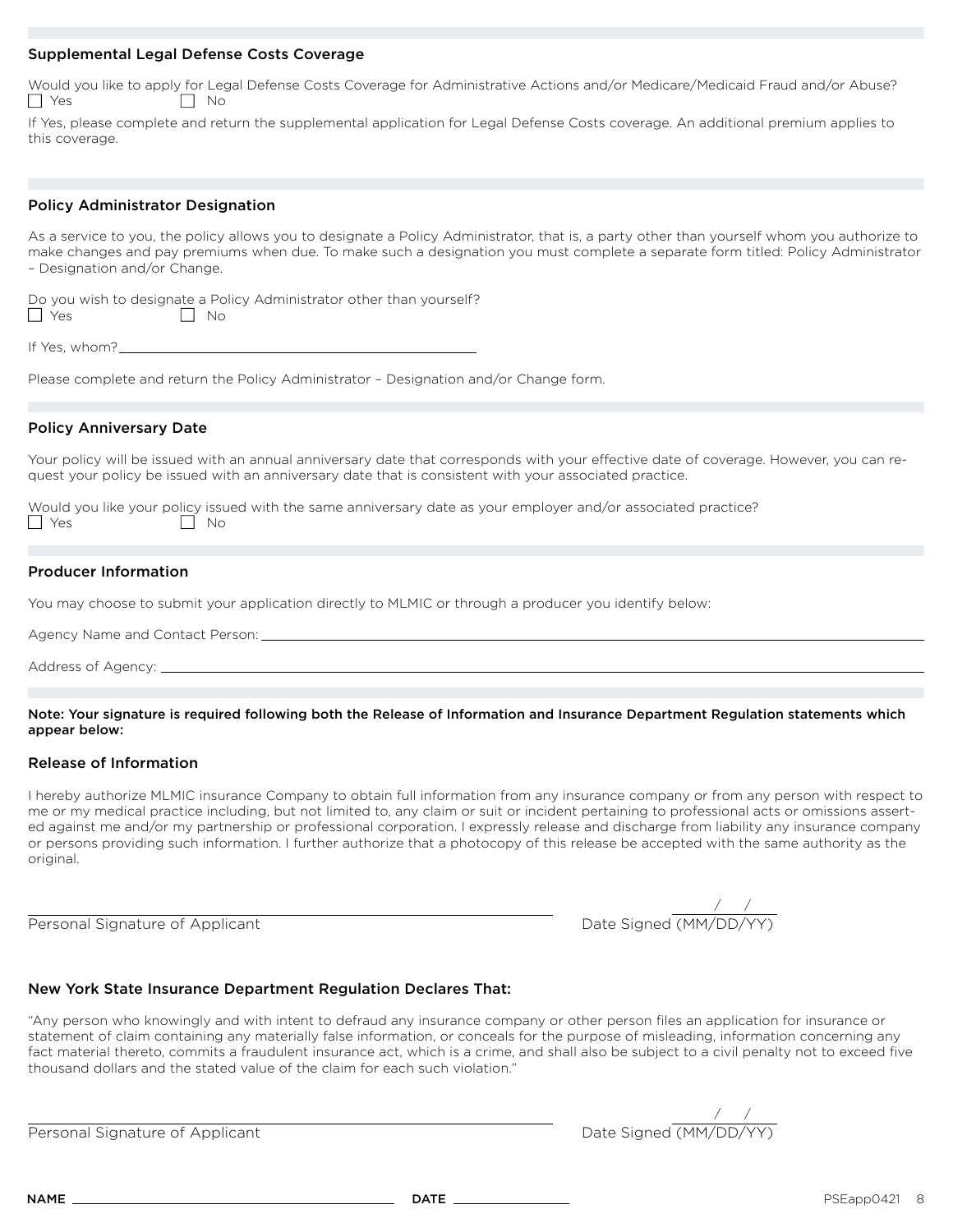

P.O. Box 1287, Latham, NY 12110

(800) ASK-MLMIC | MLMIC.com

Berkshire Hathaway company

New York City | Long Island | Colonie | Syracuse | Buffalo

## Application for Legal Defense Costs Coverage

(Coverage for Administrative Actions & Medicare/Medicaid Fraud and/or Abuse)

www.MLMIC.com

No legal defense cost coverage will be provided if you do not return this form to MLMIC

Section I – General Information

Name of Applicant:

Mailing Address: \_\_

Phone Number: Effective Date: / /

License Number:

MLMIC Policy Number (if any):

Limits Requested (check one):

 $\Box$  I do not want to purchase this coverage.

I wish to purchase \$25,000 maximum limit per policy period per insured person for an annual premium of \$300.

 $\Box$  I wish to purchase \$100,000 maximum limit per policy period per insured person for an annual premium of \$800.

If you are on a multi-risk policy, all insureds on the same policy MUST have the same limit or reject the coverage. Defense cost coverage is not available to professional entities.

Section II – Statement of Facts Declared by the Applicant

I, represent the following to MLMIC Insurance Company (MLMIC): Use a separate sheet.

1. I have not had any administrative action by a governmental body organized for the purpose of maintaining standards of conduct and competence such as the Office of Professional Medical Conduct (OPMC) brought against me at any time except as follows: (provide a description of each administrative action, dates for each administrative action, dollar value for each administrative action, and final resolution of each administrative action including "closed with no payment"). If none state "None." Use additional sheet of paper if necessary.

2. I have not had any Governmental Proceeding alleging a violation by me of Medicare or Medicaid guidelines arising out of the presentation of a Medicare or Medicaid Claim to a governmental health benefit payor or program for medical services or to items providing or prescribed brought against me at any time except as follows: (provide a description of each Governmental Proceeding, dates for each Governmental Proceeding, dollar value for each Governmental Proceeding, and final resolution of each Governmental Proceeding including "closed with no payment"). If none state "None." Use additional sheet of paper if necessary.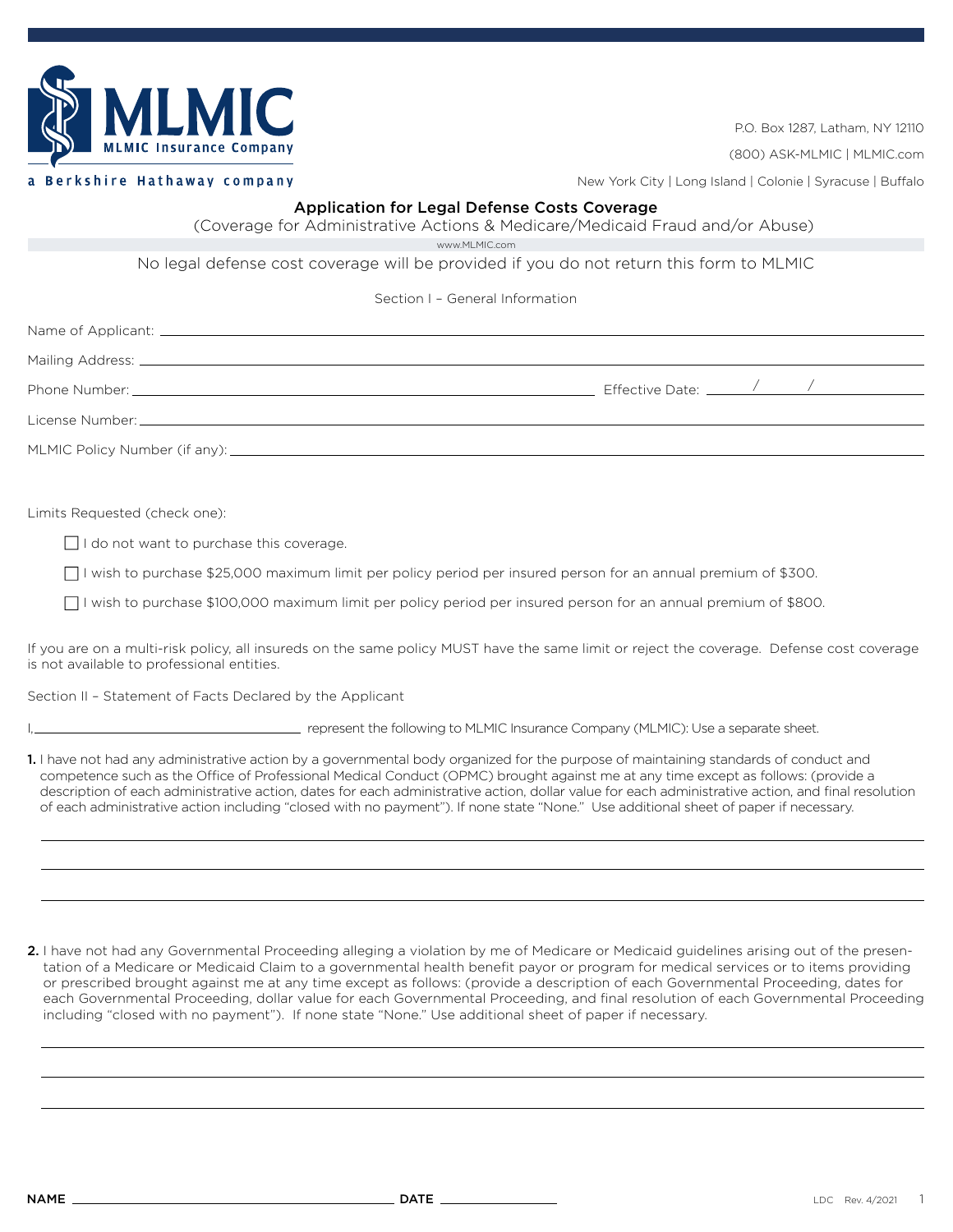3. I am not aware of any threatened or pending complaint, investigation, or any other action or activity associated with such administrative action or Governmental Proceeding except as follows: (provide details or state "None")

4. I am not aware of any event, circumstance, incident, or fact inclusive of any request for records or threat thereof, which may lead to an administrative action or Governmental Proceeding against me except as follows: (provide details or state "None")

5. I understand and agree that should a claim or investigation arise from a fact or circumstance of which I had prior knowledge, or reasonably should have had prior knowledge, coverage will not apply to such claim or investigation.

I make these statements with full knowledge that MLMIC relies on this representation in its decision to provide defense costs coverage for which I am applying. Furthermore, I understand this Application does not confer any obligation on the part of MLMIC to write this coverage at the \$25,000 or \$100,000 limit.

#### New York State Insurance Department Regulation #95 Declares That:

"Any person who knowingly and with intent to defraud any insurance company or other person files an application for insurance or statement of claim containing any materially false information, or conceals for the purpose of misleading, information concerning any fact material thereto, commits a fraudulent insurance act, which is a crime, and shall also be subject to a civil penalty not to exceed five thousand dollars and the stated value of the claim for each such violation."

Personal Signature of Applicant

 $\frac{1}{\text{Date Signal (MM/DD/YY)}}$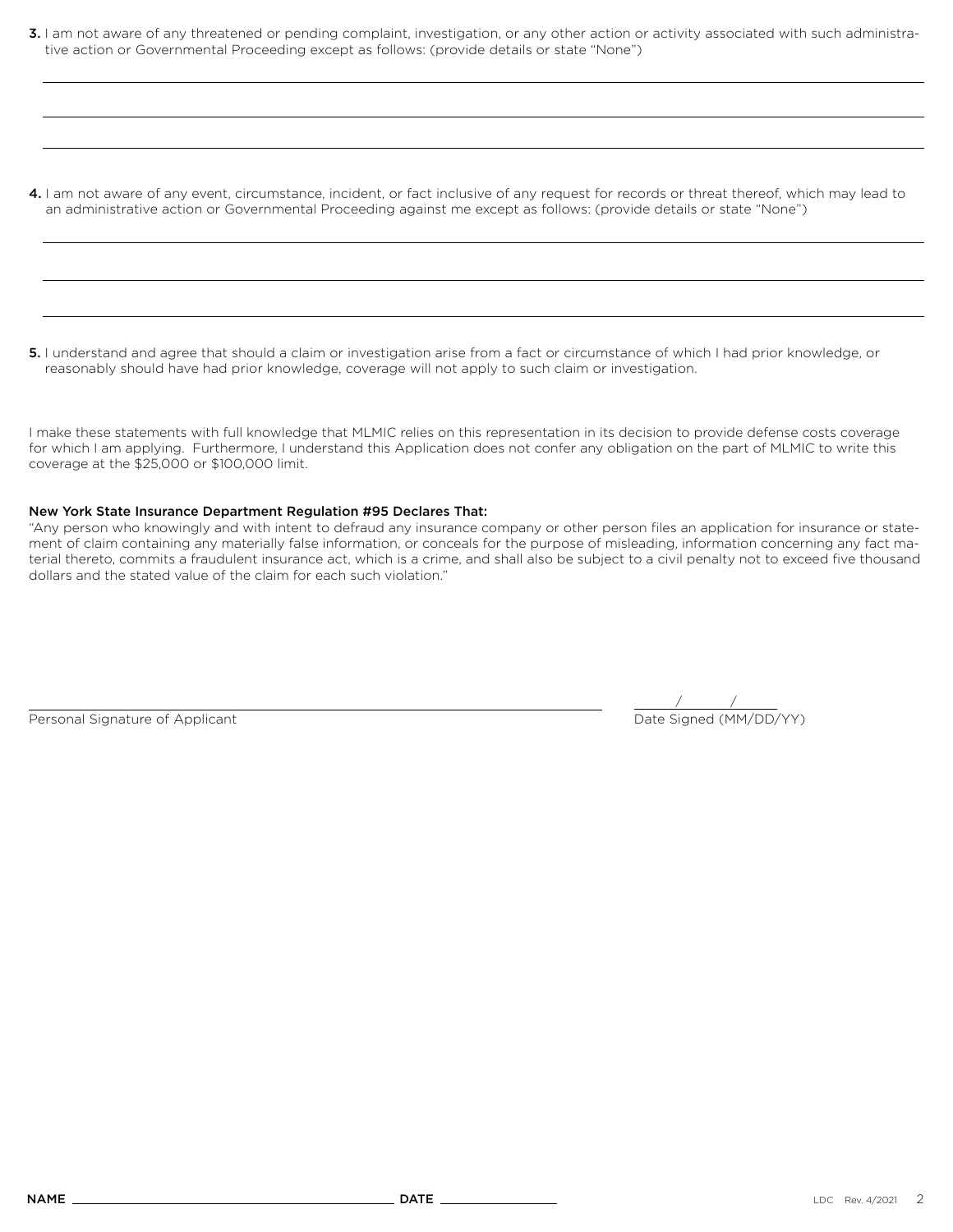

P.O. Box 1287, Latham, NY 12110

(800) ASK-MLMIC | MLMIC.com

New York City | Long Island | Colonie | Syracuse | Buffalo

# Policy Administrator – Designation and/or Change

You are your own Policy Administrator, unless you designate another party. As a service to you, the insured, your policy allows you to designate a Policy Administrator. Please take time to read and understand the authority granted by such a designation.

If you designate a Policy Administrator, that party will be displayed on the Declarations Page or Endorsement.

#### www.MLMIC.com

\*Policy Administrator means the person or organization designated in the Declarations Page. Designation as a Policy Administrator confers no coverage.

The Policy Administrator is the agent of all Insureds herein for the paying of Premium, requesting changes in the policy, including cancellation thereof and for and any return Premiums when due. By designating a Policy Administrator each Insured gives us permission to release information about each such Insured, your practice or any other information that we may have to such Policy Administrator. Your Policy Administrator may also elect to receive and access policy forms and notifications electronically.

#### NOTICE:

The election of Policy Administrator can only be changed by the Insured. However, the current PA, other than the Insured, may rescind their status, allowing the PA ole to revert to the Insured or their new designee.

1. The Insured can notify us to change the Policy Administrator by written notice. When such a change is requested we will send notification of the request, including the date of the change, to the individual parties. Once the change in Policy Administrator is made, all rights will be given to the new Policy Administrator as of the effective date of the change.

the Policy Administrator becomes the address to which all legal notices will be sent. 4. MLMIC Insurance Company is not a party to any agreement between you and your Policy Administrator. 5. By signing this form, the Policy Administrator, indicated below,

accepts their role and agrees to notify us in writing in the event they decide not to continue in this capacity.

3. All cancellation, non-renewals and extended reporting endorsement notices will be sent to both the current Policy Administrator and the Insured at the address shown in the policy. The address of

2. Either the Policy Administrator or the Insured may elect to change or terminate coverage.

| Would you like your policy issued with the same anniversary date as the Policy Administrator?   Yes | $\vert$ $\vert$ No         |
|-----------------------------------------------------------------------------------------------------|----------------------------|
|                                                                                                     |                            |
|                                                                                                     |                            |
|                                                                                                     |                            |
|                                                                                                     |                            |
| In Witness Whereof, I Sign My Name:                                                                 |                            |
|                                                                                                     | Dated: $\sqrt{}/\sqrt{2}$  |
|                                                                                                     |                            |
| (If an organization - signature of authorized party and title.)                                     | Dated: $\angle$ / $\angle$ |
|                                                                                                     |                            |
|                                                                                                     |                            |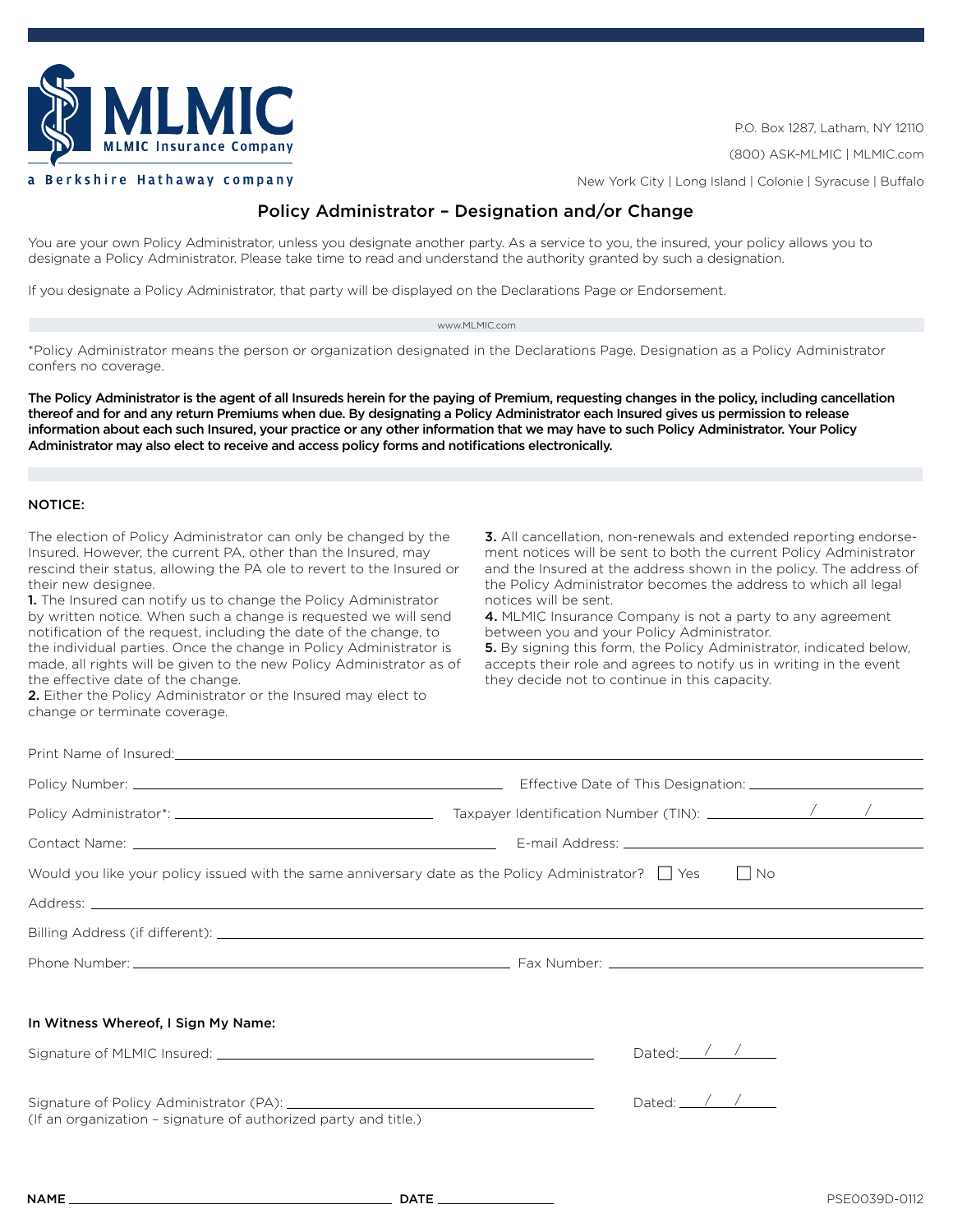## IMPORTANT NOTICE:

In accordance with state legislation, all physicians' and surgeons' policies may be written on either an occurrence or a claims made basis.

# MLMIC Insurance Company

#### 2021 Rating Classifications

Physicians and Surgeons professional liability insurance policies issued by MLMIC bear the most appropriate of the following descriptions:

#### Premium Class 1

• Neurosurgery

#### Premium Class 2

• General Surgery, including bariatric surgery

#### Premium Class 3

• Obstetrics and Gynecology

#### Premium Class 4

• Orthopedic Surgery, including spinal surgery

#### Premium Class 5

• General Surgery, excluding bariatric surgery

#### Premium Class 6

- Cardiac Surgery
- Vascular Surgery

#### Premium Class 7

• Orthopedic Surgery, excluding spinal surgery

#### Premium Class 8

- Gynecology only *Does not provide coverage for prenatal care; obstetrical deliveries of any kind (except for assistance at Cesarean Section); induced abortions (except for those in the first trimester); or*
- *treatment of spontaneous abortions (except for those in the first trimester).*
- Otolaryngology, including otolaryngological cosmetic plastic surgery
- Plastic and Reconstructive Surgery

#### Premium Class 9

• Emergency Medicine

#### Premium Class 10

- Colon and Rectal Surgery and/or Proctology
- Urology, including major surgery

#### Premium Class 11

- Computerized Tomography
- Diagnostic Radiology only
- Diagnostic Radiology and Radiation Oncology

#### Premium Class 12

- Neurology and/or Psychiatry, including the supervision, direction, or performance of myelography and/or angiography
- Obstetrics and Gynecology, Uncomplicated Obstetrics and Limited Surgery *See description under Family/General Practice and Limited Major Surgery.*
- Otolaryngology, excluding cosmetic plastic surgery

#### Premium Class 13

• Internal Medicine, including cardiac catheterization

#### Premium Class 14

- Obstetrics and Gynecology, Uncomplicated Obstetrics and Minor Surgery
- *See description under Family/General Practice and Minor Surgery.*

#### Premium Class 15

• Neurology, excluding the supervision, direction, or performance of myelography and/or angiography

#### Premium Class 16

- Gynecology Only, including minor surgery *Does not provide coverage for prenatal care; obstetrical deliveries of any kind (except for assistance at Cesarean Sections); treatment of spontaneous abortions (except for those in the first trimester); any intraabdominal surgery or any orthopedic procedures and any major surgery, including but not limited to T&A's, vasectomies, herniorrhaphies, hemorrhoidectomies, pilonidal cystectomies, and the administration of general or spinal anesthesia. The surgical procedures covered in this classification include: closed reduction of fractures; excision of superficial growths; diagnostic D&C's; abortions through the 12th week of pregnancy; and assistance at major surgery.*
- Otolaryngology, with surgery limited to minor procedures *Does not include tonsillectomy and adenoidectomy.*
- Occupational Medicine and Minor Surgery *See description under Family/General Practice and Minor Surgery.*

#### Premium Class 17

• Gastroenterology

#### Premium Class 18

• Anesthesiology, including pain medicine

#### Premium Class 19

- Dermatology, including dermabrasion, hair transplants, micro-lipo injections, liposuction, face peels using Phenol, Mohs microsurgery, and all procedures listed in Class 30, Dermatology
- Hospitalist
- Radiation Oncology only
- Urology, including minor surgery

#### Premium Class 20

- Geriatrics
	- Infectious Disease
	- Pulmonary Disease

#### Premium Class 21

• Ophthalmology, including major surgery

#### Premium Class 22

- Cardiology, excluding cardiac catheterization
- Internal Medicine, excluding cardiac catheterization

#### Premium Class 23

• Anesthesiology, excluding pain medicine

#### Premium Class 24

- Endocrinology
- Oncology-Hematology
- Rheumatology

#### Premium Class 25

• Occupational Medicine, excluding surgery *See description under Family/General Practice, Exclusive of Surgery*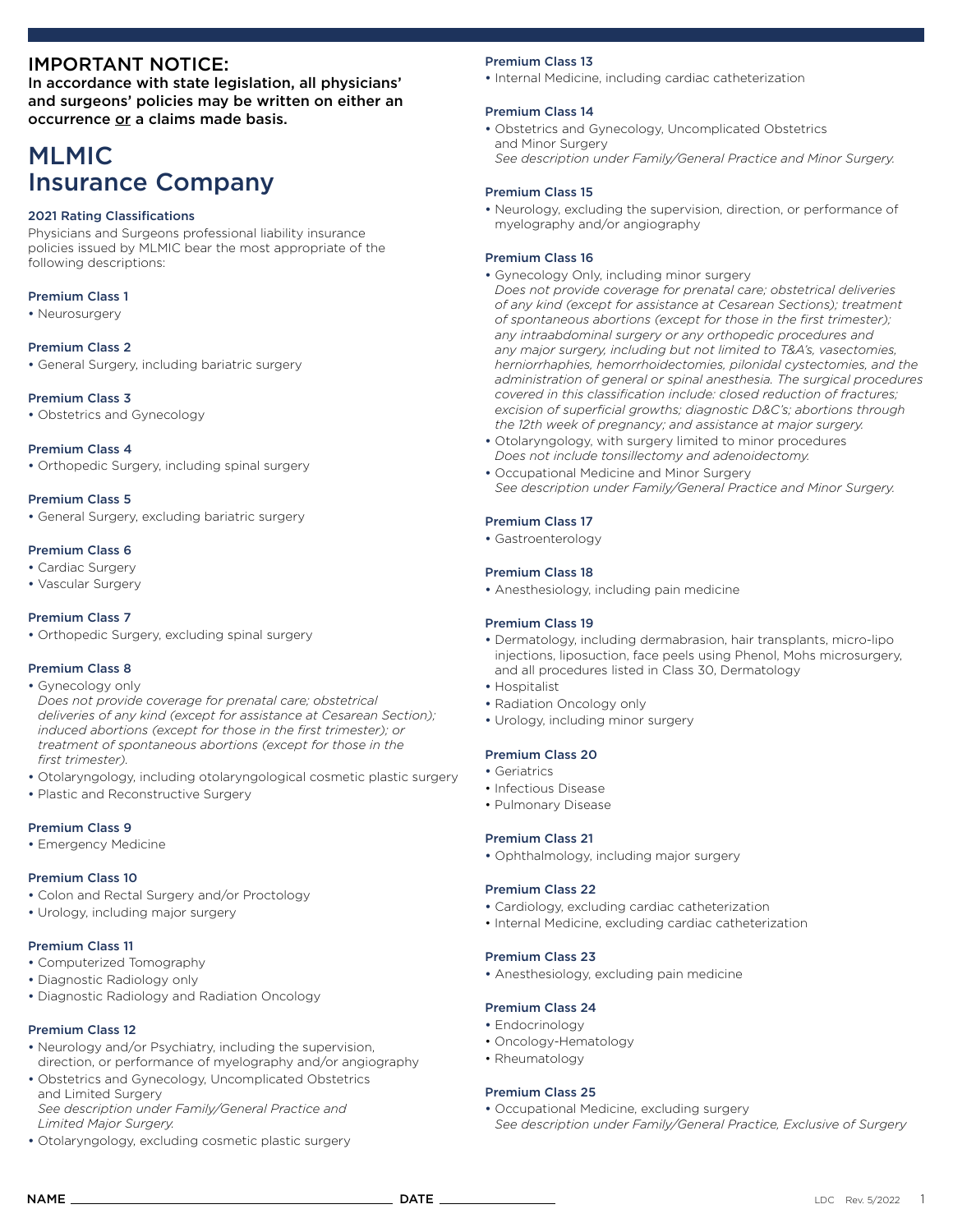#### Premium Class 26

• Neonatology

#### Premium Class 27

• Pathology and/or Hematology

#### Premium Class 28

- Opthalmology, with surgery limited to minor procedures
- Pediactrics, not to include tonsillectomy and adenoidectomy, other major surgery, or general or spinal anethesia

#### Premium Class 29

• Physical Medicine and Rehabilitation, including pain medicine

#### Premium Class 30

• Dermatology, excluding dermabrasion, hair transplants, micro-lip injections, liposuction, face peels using Phenol, Mohs microsurgery, but including the use of laser, face peels with agents other than Phenol, collagen injections and sclerotherapy

#### Premium Class 31

- Allergy, including pediatric allergy
- Dermatology, excluding the use of laser, dermabrasion, hair transplants, micro-lipo injections, liposuction, face peels using Phenol, Mohs microsurgery, but including face peels with agents other than Phenol, collagen injections and sclerotherapy
- Opthalmology, excluding surgery
- Physical Medicine and Rehabilitation, excluding pain medicine; Preventative Medicine; Public Health
- Psychiatry, excluding the supervision, direction or performance of myelography and/or angiography

#### Family/General Practice Classifications

#### Premium Class 12

• Family/General Practice and Limited Major Surgery *Family/General Practice as described under Premium Class 25 and 16; referred or non-referred major surgery limited to tonsillectomy and adenoidectomy, vasectomy, herniorrhaphy, hemorrhoidectomy; and pilonidal cystectomy.*

#### Premium Class 16

• Family/General Practice and Minor Surgery

*Family/General Practice as described under Premium Class 25; closed reductions of fractures, circumcision, excision of superficial growths and assistance at major surgery. Coverage for Obstetrics is limited to: diagnostic D&C's, treatment of spontaneous abortions through the*  12th week of pregnancy, induced abortions through the 12th week of *pregnancy, prenatal care for uncomplicated pregnancies and normal deliveries. Prenatal care for uncomplicated pregnancies will not include the care of patients with high risk conditions such as hypertension and diabetes, or pregnancies with known breech presentations or multiple gestations unless there is antepartum consultation with a qualified obstetrician and a qualified obstetrician is available for consultation and treatment of the patient. Normal deliveries are defined as follows: (a) normal spontaneous deliveries; (b) the use of outlet forceps or vacuum delivery; (c) episiotomy; (d) repair of cervical tear in emergency situations; (e) the pharmacological or surgical induction or augmentation of labor, provided the physician examines the patient and consults with a qualified obstetrician prior to its use and the physician is physically present until the patient has been stabilized for a minimum of 30 minutes after the induction or augmentation is administered and thereafter is readily available to attend to the patient and if a Cesarean Section is indicated then the physician must contact a qualified obstetrician who must be available within 30 minutes of the determination of the need to perform a Cesarean delivery; and (f) performance of vaginal delivery following a Cesarean Section (VBAC) provided there is antepartum consultation with a qualified obstetrician and a qualified obstetrician is "immediately available" for consultation and treatment of the patient. "Immediately available" means physically present at the location of the delivery and the qualified obstetrician with Cesarean privileges with whom you consulted cannot be performing a surgical procedure or delivering another patient during this time. NORMAL DELIVERY DOES NOT INCLUDE THE DELIVERY OF KNOWN BREECH PRESENTATIONS OR MULTIPLE GESTATIONS.*

#### Premium Class 25

- Family/General Practice, exclusive of surgery
- *General medicine, medical diagnostic procedures, and excisional and punch biopsy; minor surgery limited to incision of boils and superficial abscesses and suturing of skin and superficial fascia; splinting or casting of non-displaced fractures; fulguration of growths; and circumcision of the newborn.*

*A physician will not qualify for a Family/General Practice classification if he/she (1) performs open orthopedic procedures or any intra-abdominal surgery including hysterectomies or (2) in the opinion of the Physician Underwriting Committee, represents a risk similar to that of a specialist.*

NOTE: FOR CLASSIFICATION PURPOSES, TONSILLECTOMY AND ADENOIDECTOMY AND ABORTIONS (OTHER THAN TREATMENT OF SPONTANEOUS ABORTIONS AND INDUCED ABORTIONS THROUGH THE 12TH WEEK OF PREGNANCY) ARE CONSIDERED MAJOR SURGERY.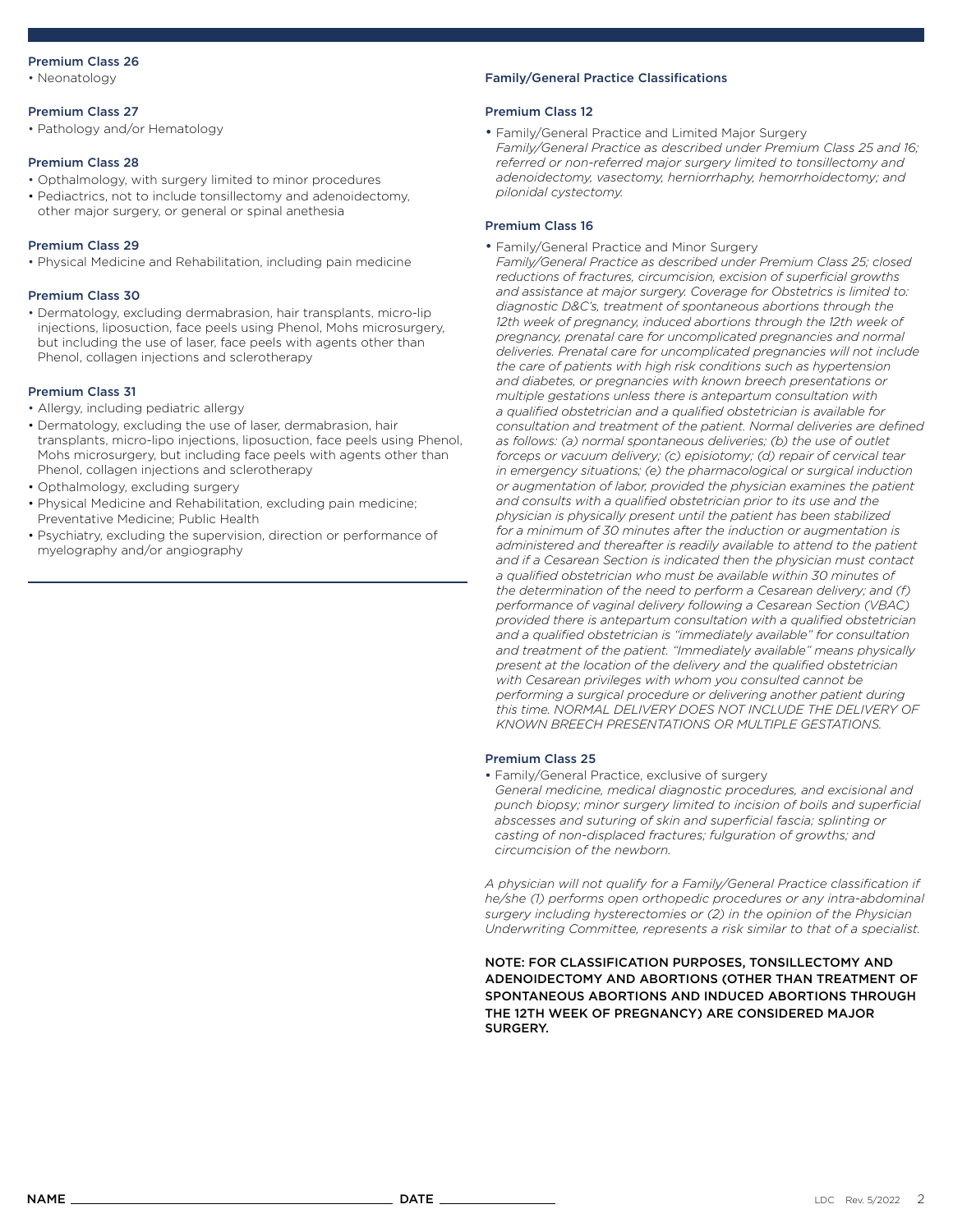|                                                                                                                                   | <b>h.</b> Name of insurance company defending you:                                                                                                                                                                                |
|-----------------------------------------------------------------------------------------------------------------------------------|-----------------------------------------------------------------------------------------------------------------------------------------------------------------------------------------------------------------------------------|
| <b>Claim/Suit Information</b>                                                                                                     |                                                                                                                                                                                                                                   |
| COMPLETE IN FULL - providing incomplete information will delay<br>the underwriting review of your application.                    | <b>i.</b> Date claim or suit was reported to the above company: $\frac{1}{M_{\text{onth}}}}$                                                                                                                                      |
| If additional space is required for claims or suits, provide on your<br>letterhead stationery using the following format:         | j. Status of the claim or suit:<br>$\Box$ Pending $\Box$ Closed Date closed: $\frac{1}{M_{\text{both}} D_{\text{day}}}$                                                                                                           |
| 1. Have you ever had a malpractice claim or suit (closed or<br>pending) asserted against you?                                     | k. If the case was closed, was the final disposition:                                                                                                                                                                             |
| $\Box$ Yes # $\Box$ No                                                                                                            | A verdict against you?                                                                                                                                                                                                            |
| If Yes, please secure a copy of the National Practitioner Data Bank                                                               | $\blacksquare$ Yes<br>$\vert$ $\vert$ No                                                                                                                                                                                          |
| report and forward a copy of the report to MLMIC.                                                                                 | If Yes, list amount of award:<br>$\frac{1}{2}$                                                                                                                                                                                    |
| For each claim or suit, describe as follows:                                                                                      | A verdict against a co-defendant?                                                                                                                                                                                                 |
| a. Name of claimant or plaintiff:                                                                                                 | If Yes, list amount of award:                                                                                                                                                                                                     |
| <b>b.</b> Dates of treatment:                                                                                                     | $\frac{1}{2}$ . The contract of the contract of the contract of the contract of the contract of the contract of the contract of the contract of the contract of the contract of the contract of the contract of the contract of t |
|                                                                                                                                   | A settlement prior to or during trial?<br>$\Box$ Yes $\Box$ No                                                                                                                                                                    |
| c. Complete and detailed description of your involvement in the<br>care and treatment:                                            | If Yes, list settlement amount:                                                                                                                                                                                                   |
|                                                                                                                                   | $\frac{1}{2}$                                                                                                                                                                                                                     |
|                                                                                                                                   | Of this sum, what was paid on your behalf?<br>$\frac{1}{2}$                                                                                                                                                                       |
| <u> 1980 - Johann Stoff, fransk politik (d. 1980)</u>                                                                             | A verdict against the plaintiff in your favor?<br>$\Box$ Yes $\Box$ No                                                                                                                                                            |
| d. State allegations of malpractice:<br>the control of the control of the control of the control of the control of the control of | Dismissed or discontinued:<br>$\Box$ Yes<br>IINo                                                                                                                                                                                  |
|                                                                                                                                   | Event / Incident Information                                                                                                                                                                                                      |
| e. Location of treatment:                                                                                                         | 1. Are you aware of any event(s) or incident(s) that may or will<br>result in a claim against you?                                                                                                                                |
| County, State                                                                                                                     | $\Box$ Yes # $\Box$ No<br>If Yes,                                                                                                                                                                                                 |
| f. Name of other physician(s) involved:                                                                                           |                                                                                                                                                                                                                                   |
|                                                                                                                                   |                                                                                                                                                                                                                                   |
| g. Name of hospital(s) involved:                                                                                                  | <b>b.</b> Provide details including names, dates, and description<br>of treatment on your letterhead stationery and attach it to<br>this application.                                                                             |
| the control of the control of the control of the control of the control of                                                        | c. Have any of these events or incidents been reported to your<br>prior insurance carrier(s)?<br>Yes<br>$\blacksquare$ No                                                                                                         |

BACK ADD ADDITIONAL CLAIMS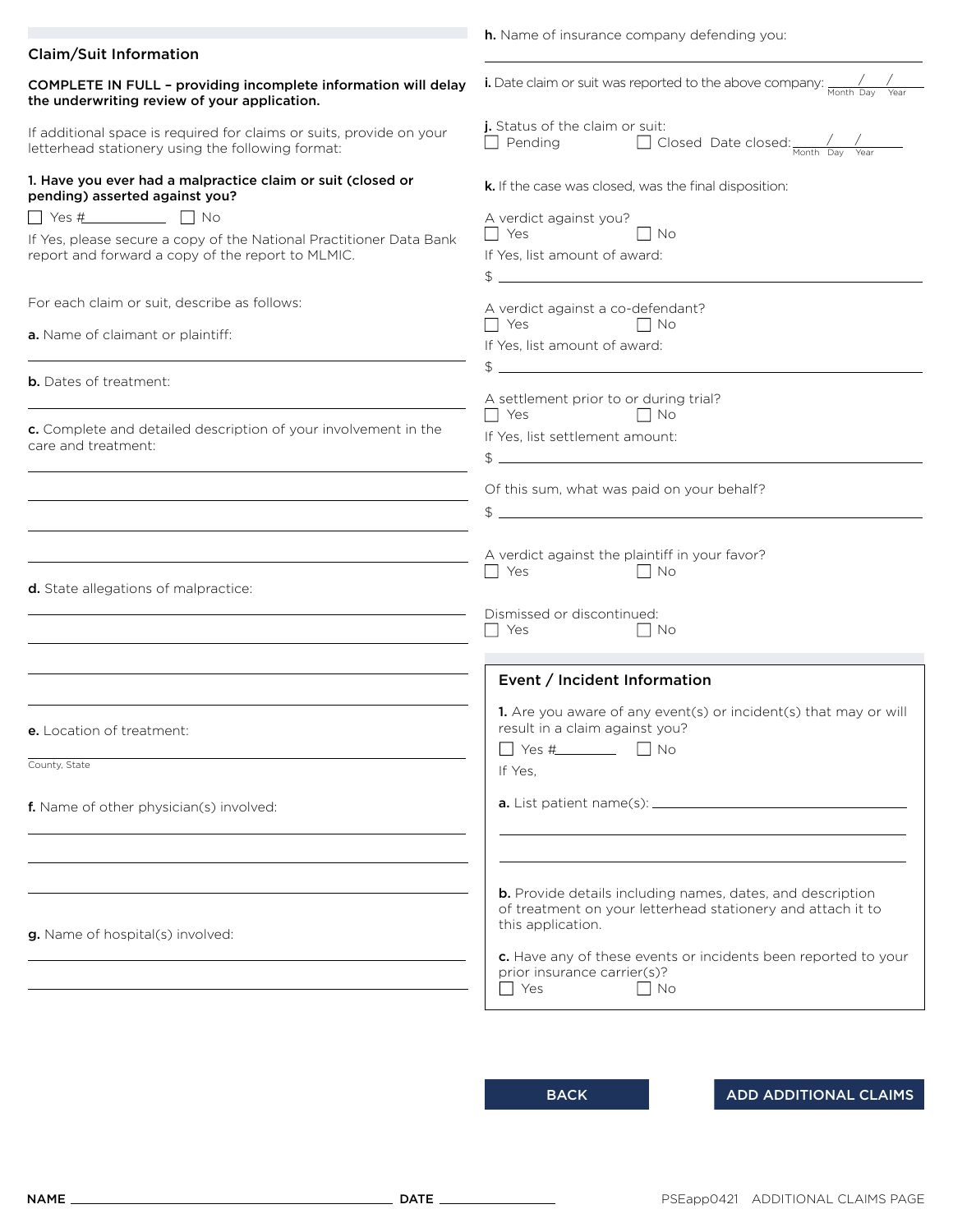|                                                                                                                                   | <b>h.</b> Name of insurance company defending you:                                                                                                                                                                                                                          |
|-----------------------------------------------------------------------------------------------------------------------------------|-----------------------------------------------------------------------------------------------------------------------------------------------------------------------------------------------------------------------------------------------------------------------------|
| <b>Claim/Suit Information</b>                                                                                                     |                                                                                                                                                                                                                                                                             |
| COMPLETE IN FULL - providing incomplete information will delay<br>the underwriting review of your application.                    | <b>i.</b> Date claim or suit was reported to the above company: $\frac{1}{M_{\text{onth}}}}$                                                                                                                                                                                |
| If additional space is required for claims or suits, provide on your<br>letterhead stationery using the following format:         | j. Status of the claim or suit:<br>$\Box$ Pending $\Box$ Closed Date closed: $\frac{1}{M_{\text{both}} D_{\text{day}}}$                                                                                                                                                     |
| 1. Have you ever had a malpractice claim or suit (closed or<br>pending) asserted against you?                                     | k. If the case was closed, was the final disposition:                                                                                                                                                                                                                       |
| $\Box$ Yes # $\Box$ No                                                                                                            | A verdict against you?                                                                                                                                                                                                                                                      |
| If Yes, please secure a copy of the National Practitioner Data Bank<br>report and forward a copy of the report to MLMIC.          | $\blacksquare$ Yes<br>$\vert$ $\vert$ No<br>If Yes, list amount of award:                                                                                                                                                                                                   |
|                                                                                                                                   | $\frac{1}{2}$                                                                                                                                                                                                                                                               |
| For each claim or suit, describe as follows:                                                                                      | A verdict against a co-defendant?                                                                                                                                                                                                                                           |
| a. Name of claimant or plaintiff:                                                                                                 | If Yes, list amount of award:                                                                                                                                                                                                                                               |
| <b>b.</b> Dates of treatment:                                                                                                     | $\frac{1}{2}$ . The contract of the contract of the contract of the contract of the contract of the contract of the contract of the contract of the contract of the contract of the contract of the contract of the contract of t<br>A settlement prior to or during trial? |
| c. Complete and detailed description of your involvement in the<br>care and treatment:                                            | $\Box$ Yes $\Box$ No<br>If Yes, list settlement amount:                                                                                                                                                                                                                     |
|                                                                                                                                   | $\frac{1}{2}$<br>Of this sum, what was paid on your behalf?                                                                                                                                                                                                                 |
|                                                                                                                                   | $\frac{1}{2}$                                                                                                                                                                                                                                                               |
| <u> 1980 - Johann Barbara, martxa alemaniar arg</u>                                                                               | A verdict against the plaintiff in your favor?<br>$\Box$ Yes $\Box$ No                                                                                                                                                                                                      |
| d. State allegations of malpractice:<br>the control of the control of the control of the control of the control of the control of | Dismissed or discontinued:<br>$\Box$ Yes<br>IINo                                                                                                                                                                                                                            |
|                                                                                                                                   | Event / Incident Information                                                                                                                                                                                                                                                |
| e. Location of treatment:                                                                                                         | 1. Are you aware of any event(s) or incident(s) that may or will<br>result in a claim against you?                                                                                                                                                                          |
| County, State                                                                                                                     | If Yes,                                                                                                                                                                                                                                                                     |
| f. Name of other physician(s) involved:                                                                                           |                                                                                                                                                                                                                                                                             |
| g. Name of hospital(s) involved:<br>the control of the control of the control of the control of the control of                    | <b>b.</b> Provide details including names, dates, and description<br>of treatment on your letterhead stationery and attach it to<br>this application.<br>c. Have any of these events or incidents been reported to your<br>prior insurance carrier(s)?<br>Yes<br>$\Box$ No  |

**BACK**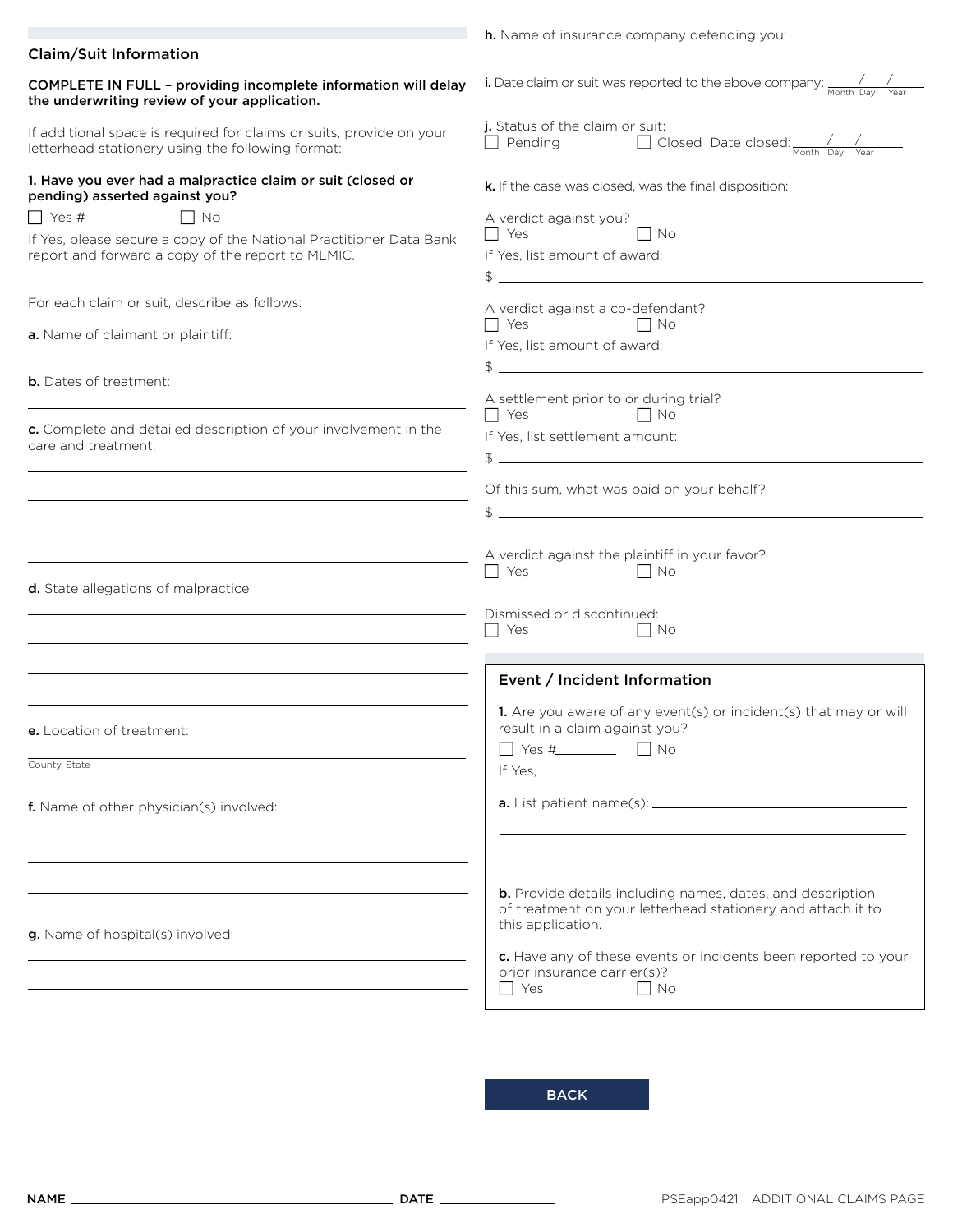# Additional Information / Continue Responses

| Please Type Question and Question # Here | Please Type Corresponding Answer Here |
|------------------------------------------|---------------------------------------|
| Question<br>Number:                      |                                       |
|                                          |                                       |
| Question<br>Number:                      |                                       |
|                                          |                                       |
| Question<br>Number:                      |                                       |
|                                          |                                       |
| Question<br>Number:                      |                                       |
|                                          |                                       |
| Question<br>Number:                      |                                       |
|                                          |                                       |
| Question<br>Number:                      |                                       |
|                                          |                                       |
| Question<br>Number:                      |                                       |
|                                          |                                       |
| Question<br>Number:                      |                                       |
|                                          |                                       |
| Question<br>Number:                      |                                       |
|                                          |                                       |
| Question<br>Number:                      |                                       |

HOME ADD ADDITIONAL INFO